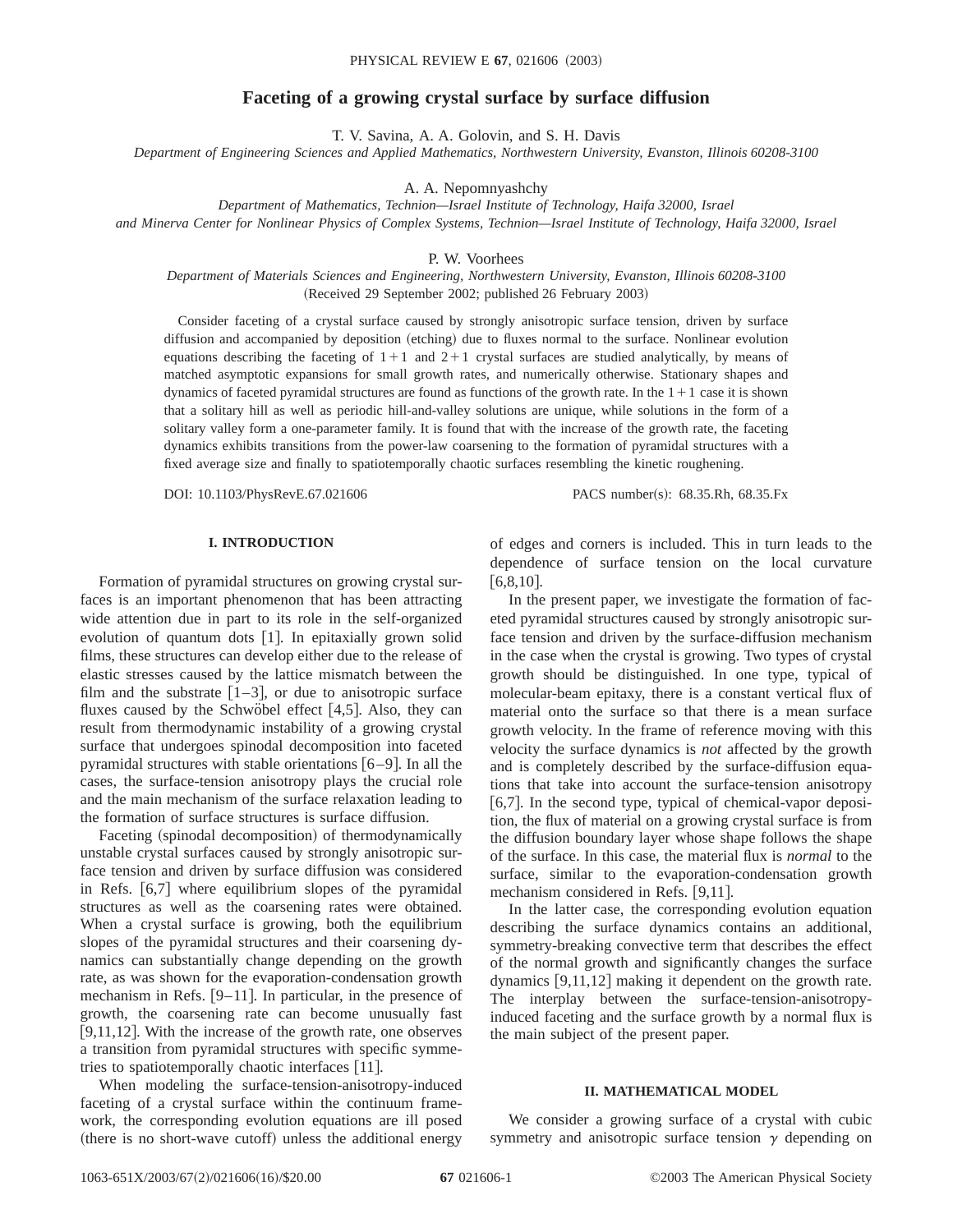the surface orientation **n** and the local mean curvature  $K$  as  $[9]$ 

$$
\gamma = \gamma_0 \left[ 1 + \epsilon_4 (n_x^4 + n_y^4 + n_z^4) + \epsilon_6 (n_x^6 + n_y^6 + n_z^6) + \cdots \right] + \frac{1}{2} \nu \mathcal{K}^2,
$$
\n(1)

where  $\epsilon_4$  and  $\epsilon_6$  are anisotropy coefficients and  $\nu$  is the regularization coefficient induced by edge energies. We assume that the crystal is growing due to a constant *normal* flux *F* of the material, which is adsorbed on the surface and is redistributed by surface diffusion. Following Refs.  $[13,14]$ (see also Ref.  $[15]$ ), a phenomenological equation describing evolution of the surface given by  $z = h(x, y, t)$  can be written as

$$
v_n = \frac{h_t}{\sqrt{1 + (\nabla h)^2}} = F - \frac{D_s \Omega^2 \sigma}{kT} \nabla_s^2 \mu,
$$
 (2)

where  $v_n$  is the normal growth rate,  $D_s$  is the surface diffusivity of the adatoms,  $\Omega$  is the atomic volume,  $\sigma$  is the surface density of atoms, *k* is the Boltzmann constant, *T* is the absolute temperature,  $\nabla_s^2$  is the surface Laplacian operator,  $\mu$  is the surface chemical potential,

$$
\mu = \frac{\delta \mathcal{F}}{\delta h},\tag{3}
$$

and  $\mathcal F$  is the surface free energy,

$$
\mathcal{F} = \int \gamma(\mathbf{n}, \mathcal{K}) dS. \tag{4}
$$

We employ a long-wave approximation and expand Eq.  $(2)$  in the powers of the surface slope to obtain the following evolution equation for the surface shape in the frame moving with the surface in the *z* direction:

$$
h_{t} = \frac{1}{2}F|\nabla h|^{2} - N\nabla^{2} [(-m + \alpha h_{x}^{2} + \beta h_{y}^{2})h_{xx} + (-m + \beta h_{x}^{2} + \alpha h_{y}^{2})h_{yy} + ch_{x}h_{y}h_{xy} - \delta\nabla^{4}h],
$$
\n(5)

where  $N = D_s \Omega^2 \sigma \gamma_0 / (kT)$ ,  $\delta = \nu / \gamma_0 > 0$ , and the coefficients  $m$ ,  $\alpha$ ,  $\beta$ ,  $c$  can be expressed in terms of the anisotropy coefficients  $\epsilon_4$ ,  $\epsilon_6$ ; see Ref. [9] for details. In the derivation of Eq.  $(5)$  we have neglected all nonlinear terms in the surface Laplacian operator as well as in the regularization terms.

Note that one should be cautious when using the longwave expansion of the original problem  $(2)$ . When there is no deposition,  $F=0$ , the original Eq. (2) has a Lyapunov functional,  $\mathcal{L}(\nabla h, \nabla^2 h)$ , that satisfies the condition  $\partial_t \mathcal{L} \leq 0$ , and therefore Eq.  $(2)$  describes the relaxational (potential) dynamics in which the surface shape is gradually tending to the equilibrium configuration. This important property, however, can be lost when one approximates Eq.  $(2)$  by taking into account some long-wave terms and neglecting the others. In order for the long-wave approximation  $(5)$  to be physically meaningful, this equation, for  $F=0$ , must have the form

$$
h_t = \nabla^2 \frac{\delta \mathcal{L}}{\delta h}.
$$
 (6)

It is easy to check that for  $F=0$ , Eq.  $(5)$  can be written in the form (6) if  $c=4\beta$ . In this case,  $\mathcal{L}=N\int \Phi dx dy$ , where

$$
\Phi = -\frac{m}{2}(\nabla h)^2 + \frac{\delta}{2}(\nabla^2 h)^2 + \frac{\alpha}{12}(h_x^4 + h_y^4) + \frac{\beta}{2}h_x^2h_y^2.
$$
\n(7)

Therefore, we shall further consider Eq.  $(5)$  with  $c=4\beta$ :

$$
h_{t} = \frac{F}{2} |\nabla h|^{2} - N \nabla^{2} [(-m + \alpha h_{x}^{2} + \beta h_{y}^{2}) h_{xx} + (-m + \beta h_{x}^{2} + \alpha h_{y}^{2}) h_{yy} + 4 \beta h_{x} h_{y} h_{xy} - \delta \nabla^{4} h].
$$
\n(8)

Equation  $(8)$  is invariant with respect to transformations  $x \leftrightarrow -x$ ,  $y \leftrightarrow -y$ , and  $x \leftrightarrow y$ . This reflects the fourfold symmetry of the  $[001]$  surface. Also, after coordinate rotation by  $\pm \pi/4$  it is transformed into the same equation but with different coefficients,  $\tilde{\alpha}$  and  $\tilde{\beta}$ , that are related to the old coefficients by  $\tilde{\alpha} = (\alpha + 3\beta)/2$ ,  $\tilde{\beta} = (\alpha - \beta)/2$ .

We consider the coefficients  $\alpha$  and  $\beta$  to be positive, since otherwise the corresponding nonlinear terms will become destabilizing and will not describe the nonlinear saturation of the surface slope (this drawback is the consequence of the long-wave approximation and in principle can be eliminated by taking into account higher-order terms in the long-wave expansions, but we shall not discuss that situation). Also, the nonlinear terms should be such that no finite slope of the surface  $(h_x = A, h_y = B)$  can make the nonlinear terms destabilizing (otherwise it will lead to an unlimited growth and the problem will become ill posed). This requirement is equivalent to the condition of the positive definiteness of the quadratic form

$$
Q_{AB}(k_x, k_y) = (\alpha A^2 + \beta B^2)k_x^2 + (\beta A^2 + \alpha B^2)k_y^2 + 4\beta A B k_x k_y > 0,
$$
\n(9)

which is obtained if one considers linear stability of a planar surface  $h = Ax + By$  with respect to perturbations  $\tilde{h} \sim \exp[\sigma t]$  $+i\mathbf{k}\cdot\mathbf{r}$ , where  $\mathbf{k}=(k_x,k_y)$ . Condition (9) leads to the following simple restriction for the coefficients  $\alpha$  and  $\beta$ :

$$
\alpha \geqslant \beta. \tag{10}
$$

Note that this condition coincides with the positiveness of the nonlinear coefficients in the equation obtained from Eq.  $(5)$  after coordinate rotation by 45 $^{\circ}$ .

By rescaling  $\mathbf{r} \rightarrow \mathbf{r}\sqrt{\delta/m}$ ,  $t \rightarrow t\delta^2/(Nm^3)$ ,  $h \rightarrow h\sqrt{3\delta/\alpha}$ , Eq.  $(5)$  can be conveniently written as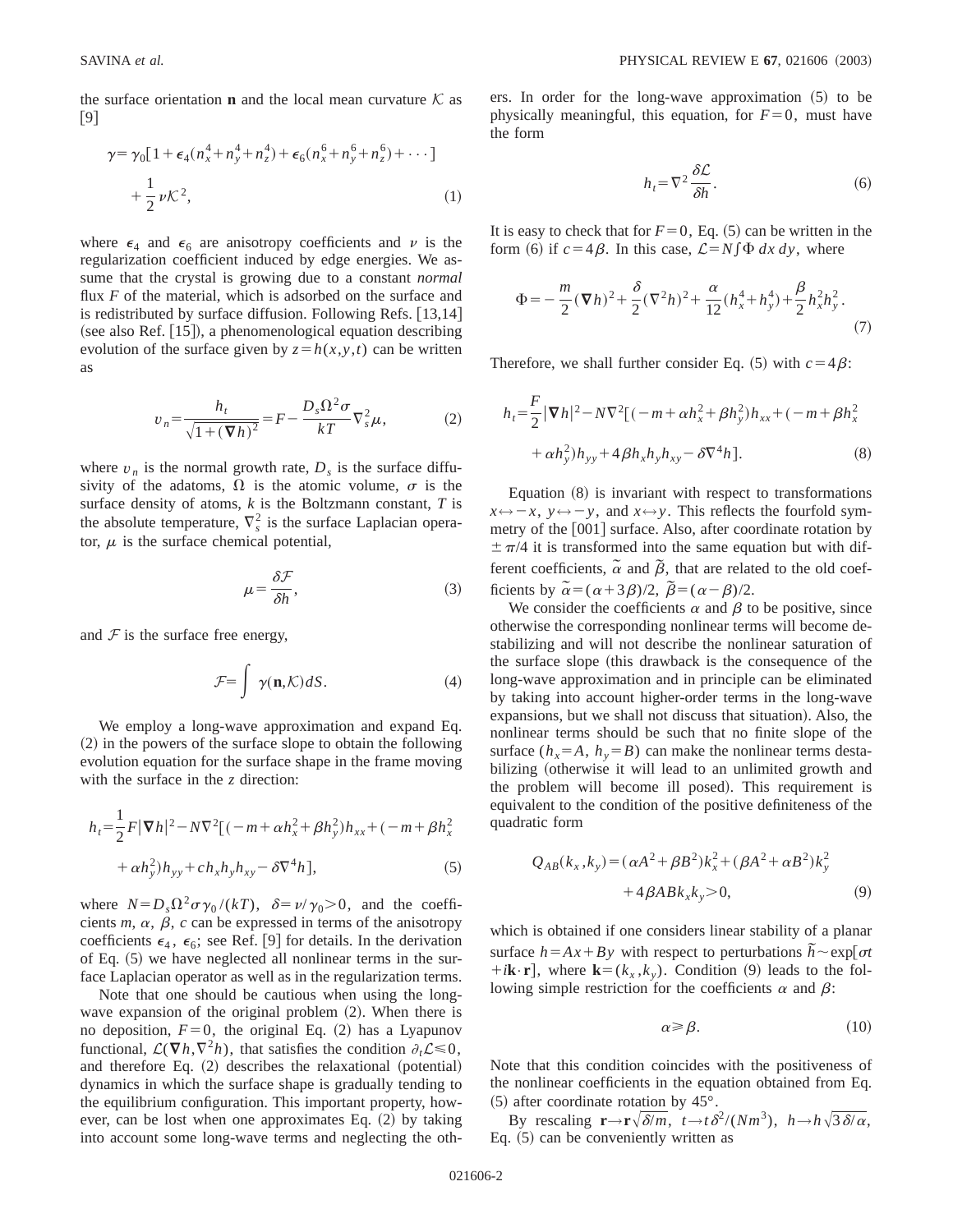$$
h_t = \frac{1}{2}D|\nabla h|^2 + \nabla^2[\nabla^2 h + \nabla^4 h - (3h_x^2 + bh_y^2)h_{xx} - (3h_y^2 + bh_x^2)h_{yy} - 4bh_xh_yh_{xy}],
$$
\n(11)

where  $b=3\beta/\alpha$ , and  $D=F\sqrt{3\delta^3}/(Nm^2\alpha^{1/2})$ .

Equation  $(11)$  describes evolution in the presence of the normal growth of thermodynamically unstable crystal surface caused by the surface-tension anisotropy and driven by surface diffusion. The first term on the right-hand side is the typical KPZ-type (Kardar-Parisi-Zhang) nonlinearity caused by the normal growth  $[16]$ . The coefficient *D* is proportional to the growth rate *F*. The second term on the right-hand side describes the reconstruction of the surface by means of surface diffusion with the linear terms,  $\nabla^4 h$  and  $\nabla^6 h$ , corresponding to the spinodal instability and the regularizing effect of the additional energy of edges and corners, respectively, while the nonlinear terms are related to the nonlinear stabilization of the anisotropic surface tension that selects stable orientations of pyramidal structures [9]. Equation  $(11)$  is similar to that studied in Ref.  $[9]$  for the case of a thermodynamically unstable surface growing by the evaporation-condensation mechanism, but contains the higher spatial derivatives associated with the surfacediffusion mechanism. Also, similar equations (however, without the KPZ nonlinearity term) were considered in Refs.  $[6,7]$  for the faceting of thermodynamically unstable surfaces by both evaporation-condensation and surface-diffusion mechanisms, as well as for the anisotropic mound formation in molecular-beam epitaxy caused by anisotropic surface currents  $|4,5|$ .

### **III. 1¿1 MODEL**

We first consider a model  $1+1$  case corresponding to a two-dimensional crystal with a one-dimensional surface. In this case, Eq.  $(11)$  can be rewritten for the surface slope, *u*  $=h_x$ , as

$$
u_t = (u_{xx} + u - u^3)_{xxxx} + Duu_x. \tag{12}
$$

Equation  $(12)$  is a higher-order convective Cahn-Hilliard equation similar to the equation considered in Ref.  $[17]$  for the dynamics of driven phase-separating systems and in Ref.  $[11]$  for the faceting of a crystal surface growing by evaporation-condensation mechanism. However, it contains the higher spatial derivatives associated with the surface diffusion.

## **A. Stationary surface shapes: A hill or a valley**

First we study stationary surface shapes described by Eq. (12) and consider the analytically tractable case with  $D = \varepsilon$  $\leq 1$  corresponding to a small deposition rate. For *D*=0 Eq.  $(12)$  has stationary solutions

$$
u_0(x) = \pm \tanh(x/\sqrt{2}),\tag{13}
$$

corresponding to the surface shapes  $h_0(x)$  $\pm \sqrt{2} \ln \cosh(x/\sqrt{2})$  that describe a hill (-) or a valley  $(+)$  with a unit slope. Below, we shall call the solution  $u_0^+(x) = \tanh(x/\sqrt{2})$  a kink, and the solution  $u_0^-(x) =$  $-\tanh(x/\sqrt{2})$  an antikink.

For  $D = \varepsilon \ll 1$ , stationary solutions of Eq. (12) can be approximately found using the method of matched asymptotic expansions. Since Eq.  $(12)$  is invariant with respect to transformation  $u \rightarrow -u$ ,  $x \rightarrow -x$ , we seek stationary solutions, odd about the origin, bounded at infinity and, since Eq.  $(12)$ is invariant with respect to transformation  $\varepsilon \rightarrow -\varepsilon$ ,  $u \rightarrow$  $-u$ , we take  $\varepsilon > 0$  (the case  $\varepsilon < 0$  corresponds to the withdrawal of the material from the surface, i.e., to the surface etching).

The stationary version of Eq.  $(12)$  can be integrated once to give a fifth-order differential equation

$$
(u_{xx} + u - u^3)_{xxx} + \frac{\varepsilon}{2}(u^2 - A^2) = 0,
$$
 (14)

where the integration constant  $\epsilon A^2/2 = \epsilon u^2(\pm \infty)/2$ , allowing that  $u(x)$  tends to a constant value at infinity.

A unique solution to this equation requires six conditions (since the constant *A* is unknown). For odd solutions,  $u(0)$  $u_{xx}(0) = u_{xxxx}(0) = 0$ . For solutions  $u(x)$  bounded at infinity and such that  $u(x) \rightarrow u_0(x)$  for  $\varepsilon \rightarrow 0$ , the remaining three conditions should be, for example,

$$
u'(0) = u'_0(0) + z_1, \quad u'''(0) = u''_0(0) + z_2,
$$
  

$$
A = \pm 1 + z_3,
$$
 (15)

where  $z_1$ ,  $z_2$ , and  $z_3$  are small arbitrary constants such that  $z_i \rightarrow 0$  for  $\varepsilon \rightarrow 0$  and the prime corresponds to a derivative with respect to *x*.

In order to find these constants we examine the solutions for large x following the analysis carried out in Ref.  $[17]$  for a driven Cahn-Hilliard equation. Linearize Eq. (14) around the value *A* for large positive *x*,  $u(x)=A+U(x)$ , which gives

$$
[U_{xx} + (1 - 3A^2)U]_{xxx} + \varepsilon A U = 0.
$$
 (16)

The general solution of this homogeneous equation is

$$
U = \sum_{i=1}^{5} a_i \exp \sigma_i x, \qquad (17)
$$

where  $\sigma_i$  are the roots of the equation

$$
\sigma^5 + (1 - 3A^2)\sigma^3 + \varepsilon A = 0.
$$
 (18)

For  $U(x)$  to be small as  $x \to +\infty$  ( $x \to -\infty$ ), the coefficients  $a_i$ , corresponding to the eigenvalues  $\sigma_i$  with positive (negative) real part, must vanish.

Let us compare the number of such roots with the number, 3, of arbitrary parameters  $z_i$  [see Eq. (15)]. Take  $x \rightarrow +\infty$ , so that  $A > 0$  for a kink, and  $A < 0$  for an antikink.

(a) If  $3A^2 - 1 > 0$ ,  $A > 0$ , the roots of Eq. (18) have the following asymptotics for  $\varepsilon \ll 1$ :

$$
\sigma_1 = +\sqrt{3A^2 - 1} + \cdots
$$
,  $\sigma_2 = -\sqrt{3A^2 - 1} + \cdots$ , (19)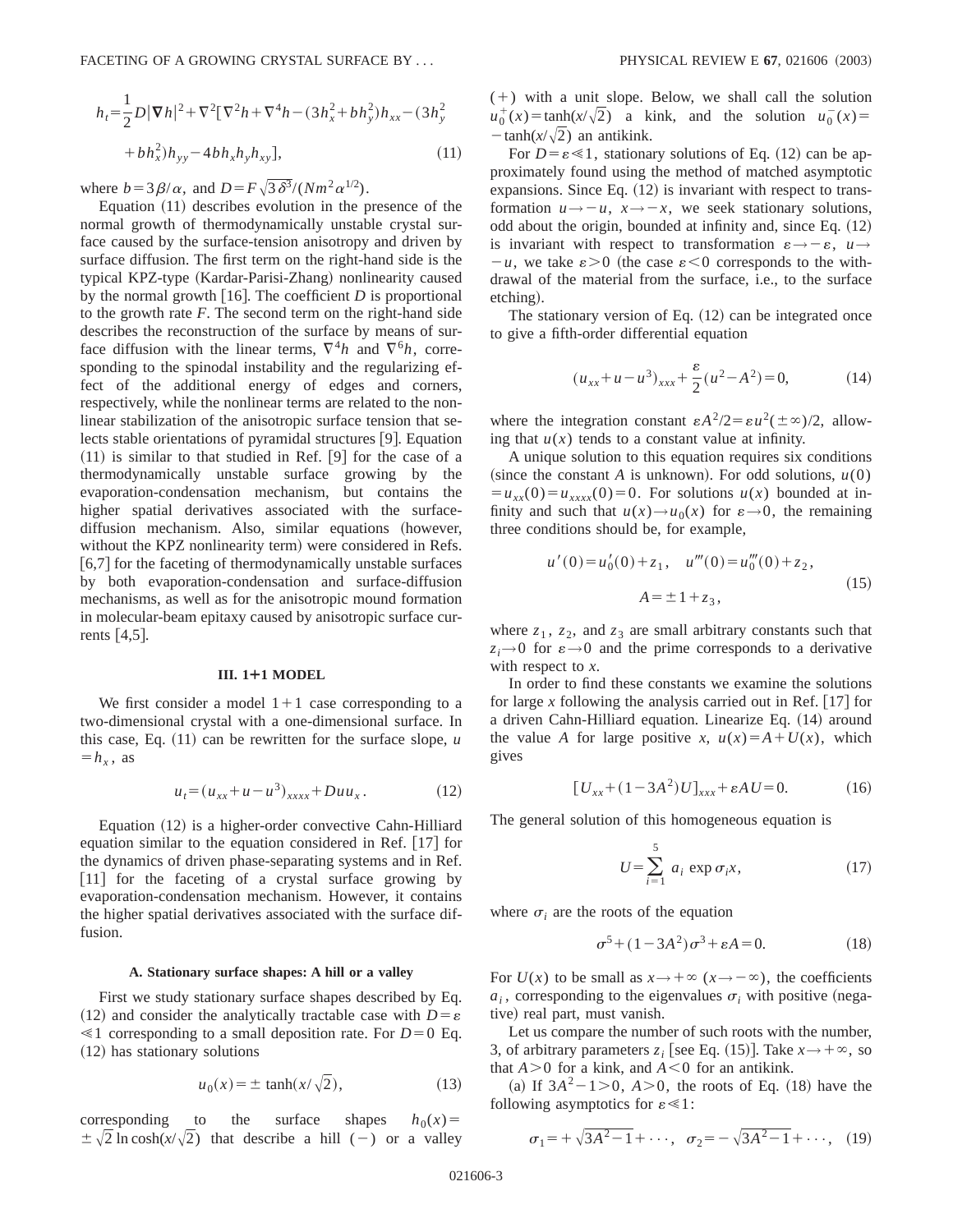$$
\sigma_3 = \varepsilon^{1/3} [A/(3A^2 - 1)]^{1/3} + \cdots,
$$
 (20)

$$
\sigma_{4,5} = \varepsilon^{1/3} [A/(3A^2 - 1)]^{1/3} (-1/2 \pm i\sqrt{3}/2) + \cdots. (21)
$$

This situation corresponds to a kink whose principal part coincides with  $u_0 = \tanh(x/\sqrt{2})$  for  $x = O(1)$ , and has small oscillations for  $x = O(\varepsilon^{-1/3})$ . In this case, there are two roots with positive real part.

(b) If  $3A^2-1>0$ ,  $A<0$ , asymptotics for the roots are

$$
\sigma_1 = +\sqrt{3A^2 - 1} + \cdots
$$
,  $\sigma_2 = -\sqrt{3A^2 - 1} + \cdots$ , (22)

$$
\sigma_3 = -\varepsilon^{1/3} [A]/(3A^2 - 1)]^{1/3} + \cdots,
$$
 (23)

$$
\sigma_{4,5} = \varepsilon^{1/3} \left[ |A| / (3A^2 - 1) \right]^{1/3} (1/2 \pm i \sqrt{3}/2) + \cdots. \tag{24}
$$

This situation corresponds to an antikink whose principal part coincides with  $u_0 = -\tanh(x/\sqrt{2})$  for  $x = O(1)$ . In this case, there are no oscillations for  $x = O(\varepsilon^{-1/3})$  and there are three roots with positive real parts.

(c) If  $3A^2 - 1 < 0$ ,  $A > 0$ , then

$$
\sigma_{1,2} = \pm i \sqrt{1 - 3A^2} - \varepsilon A / [2(1 - 3A^2)^2] + \cdots, \quad (25)
$$

$$
\sigma_3 = -\varepsilon^{1/3} [A/(1 - 3A^2)]^{1/3} + \cdots, \qquad (26)
$$

$$
\sigma_{4,5} = \varepsilon^{1/3} [A/(1 - 3A^2)]^{1/3} (1/2 \pm i\sqrt{3}/2) + \cdots, \quad (27)
$$

and there are two roots with positive real parts.

(d)  $3A^2-1<0$ ,  $A<0$ ,

$$
\sigma_{1,2} = \pm i \sqrt{1 - 3A^2} + \varepsilon |A| / [2(1 - 3A^2)^2] + \cdots, \quad (28)
$$

$$
\sigma_3 = \varepsilon^{1/3} \left[ |A| / (1 - 3A^2) \right]^{1/3} + \cdots, \tag{29}
$$

$$
\sigma_{4,5} = \varepsilon^{1/3} \left[ |A| / (1 - 3A^2) \right]^{1/3} \left( -1/2 \pm i \sqrt{3}/2 \right) + \cdots,
$$
\n(30)

and there are three roots with positive real parts.

Solutions corresponding to the cases  $(c)$  and  $(d)$  oscillate near  $x=0$  and are of no interest here since they do not describe appropriate surface shapes in the form of a hill or a valley. Comparing cases (a) and (b), one can see that the positive and negative kinks are intrinsically different. The dimension of the stable manifold near the stationary point  $|A|$  is equal to 3, while the dimension of the unstable manifold near this point is 2. On the other hand, in the neighborhood of the stationary point  $-|A|$ , the dimensions of the stable and unstable manifolds are 2 and 3, respectively. Since for a negative kink the number of roots with positive real parts is equal to the number of arbitrary parameters, the negative kink is unique (if exists), while for a positive kink one can expect a one-parameter family of solutions. In order to find these solutions we apply the method of matched asymptotic expansions with the short-scale variable *x* and the long-scale variable  $\xi = \varepsilon^{1/3}x$  [see Eq. (17) with Eqs. (21) and  $(23)$ ].

#### *1. Inner solution*

Look for the inner solution of the equation

$$
(u_{xx} + u - u^3)_{xxx} + \frac{\varepsilon}{2}(u^2 - A^2) = 0 \tag{31}
$$

in the form

$$
u_{inner} = u_0(x) + \varepsilon^{1/3} u_1(x) + \varepsilon^{2/3} u_2(x) + \varepsilon u_3(x) + \cdots,
$$
\n(32)

where the first term coincides with Eq.  $(13)$ . Note that in order to obtain asymptotics for the whole Eq.  $(31)$  one has to take into account terms at least up to the order  $\varepsilon$  in expan $sion (32).$ 

The unknown constant *A* should be expanded as well:

$$
A = \pm (1 + \varepsilon^{1/3} \Delta_1 + \varepsilon^{2/3} \Delta_2 + \varepsilon \Delta_3 + \cdots). \tag{33}
$$

Substituting Eqs.  $(32)$  and  $(33)$  into Eq.  $(31)$  and equating the terms of equal powers of  $\varepsilon$ , one obtains

$$
(\mathcal{L}u_1)_{xxx} = 0,\t\t(34)
$$

$$
(\mathcal{L}u_2)_{xxx} = (3u_0^2u_1)_{xxx}, \qquad (35)
$$

$$
(\mathcal{L}u_3)_{xxx} = (6u_0u_1u_2 + u_1^3)_{xxx} - \frac{1}{2}(u_0^2 - 1),
$$
 (36)

where  $\mathcal{L} = d^2/dx^2 + (1 - 3u_0^2)$ .

Integrating Eqs.  $(34)$ – $(36)$  three times and taking into account that the solutions must be odd functions of *x*, one obtains

$$
\mathcal{L}u_i = g_i(x),\tag{37}
$$

where

$$
g_1(x) = C_1 x
$$
,  $g_2(x) = (3u_0^2 u_1) + C_2 x$ , (38)

$$
g_3(x) = 6u_0u_1u_2 + u_1^3 + f(x) + C_3x,
$$
 (39)

 $C_1$ ,  $C_2$ , and  $C_3$  are arbitrary constants,

$$
f(x) = -\frac{\sqrt{2}}{2} \operatorname{dilog}(\exp(x\sqrt{2}) + 1) - \frac{\sqrt{2}}{4}x^2 - \frac{\sqrt{2}}{24}\pi^2,
$$
\n(40)

and

$$
dilog(x) = \int_1^x (1 - t)^{-1} \ln t \, dt.
$$

Solutions of Eqs.  $(37)$  are then

$$
u_i = \Phi_2 \int \Phi_1 g_i W^{-1} dx - \Phi_1 \int \Phi_2 g_i W^{-1} dx, \qquad (41)
$$

where  $\Phi_1$  and  $\Phi_2$  form the system of fundamental solutions for the differential operator L, and  $W = \Phi_1 \Phi_2' - \Phi_1' \Phi_2$  is the Wronskian of this system,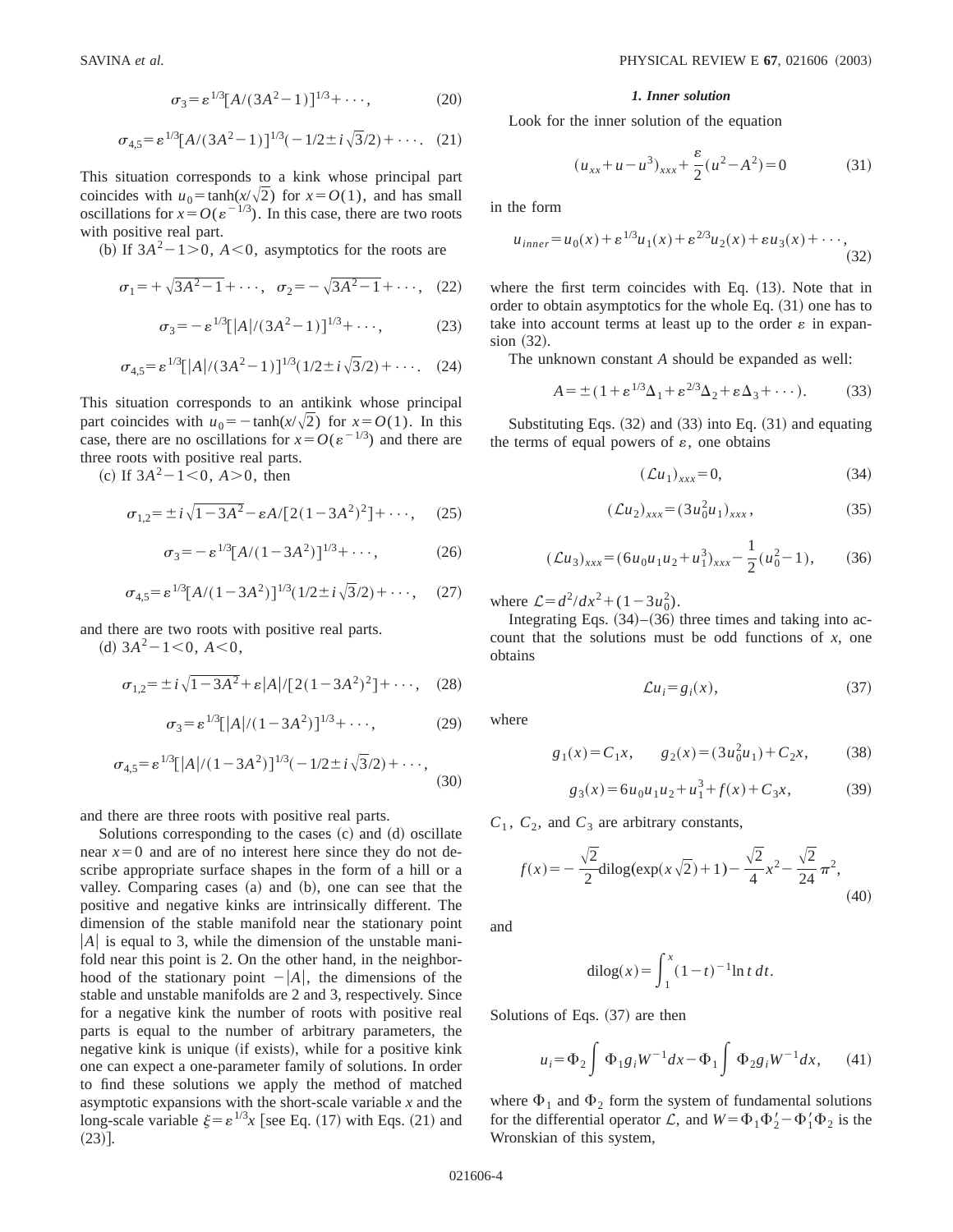$$
\Phi_1 = [2 \cosh(x/\sqrt{2})]^{-2},\tag{42}
$$

$$
\Phi_2 = 2\sqrt{2} \tanh(x/\sqrt{2}) [\cosh(x\sqrt{2}) + 4] + 6x [\cosh(x/\sqrt{2})]^{-2}.
$$
\n(43)

The constants  $C_1$ ,  $C_2$ , and  $C_3$  will be found from the matching.

## *2. Outer solution*

Let us start constructing the outer solution for Eq.  $(31)$  by introducing the long-scale variable  $\xi = \varepsilon^{1/3}x$ . Equation (31) can then be rewritten as

$$
(\varepsilon^{2/3}U_{\xi\xi} + U - U^3)_{\xi\xi\xi} + \frac{1}{2}(U^2 - A^2) = 0.
$$
 (44)

Look for solutions  $U(\xi)$  in the form

$$
U(\xi,\varepsilon) = U_0(\xi) + \varepsilon^{1/3} U_1(\xi) + \varepsilon^{2/3} U_2(\xi) + \varepsilon U_3(\xi) + \cdots
$$
\n(45)

Note that the outer solution includes two parts: the left outer solution,  $U^L$  ( $\xi$ <0), and the right outer solution,  $U^R$  ( $\xi$  $>0$ ), which are related to each other by  $U^L(-\xi)$ =  $-U^R(\xi)$ . For definiteness, we shall further consider only  $\xi$  $>0$ . Substitute Eqs. (45) and (33) into Eq. (44) and equate the terms of equal powers of  $\varepsilon$  to get the following equations for the functions  $U_i$ :

$$
(U_0 - U_0^3)_{\xi\xi\xi} + \frac{1}{2}(U_0^2 - 1) = 0,
$$
\n(46)

$$
LU_i = \Delta_i + f_i, \qquad i = 1, 2, \dots,
$$
 (47)

where  $L = (d^3/d\xi^3)(1-3U_0^2) + U_0$ ,  $f_1 = 0$ , and  $f_i$ , *i*  $=$  2, ..., are known functions of  $U_k$ ,  $k \le i$ . The solutions of Eqs.  $(46)$  and  $(47)$  for  $i=0, 1$  are

$$
U_0 = \pm 1,\tag{48}
$$

$$
U_1 = a_1 \exp(\text{sgn}[U_0]2^{-1/3}\xi) + \exp(-\text{sgn}[U_0]2^{-4/3}\xi)
$$
  
×[ $a_2 \sin(2^{-4/3}\sqrt{3}\xi) + a_3 \cos(2^{-4/3}\sqrt{3}\xi)$ ]  
+sgn[ $U_0$ ] $\Delta_1$ . (49)

For a positive kink,  $U_0 = +1$ , and one must set  $a_1 = 0$  in order to eliminate the exponentially growing term. Coefficients  $a_2$  and  $a_3$  should be determined from the matching. For a negative kink,  $U_0 = -1$ ; one sets  $a_2 = a_3 = 0$ , and  $a_1$ should be defined from the matching.

### *3. Matching*

Let us consider the matching procedure for the negative kink first, since in this case we are expecting to find all of the coefficients uniquely. The right outer solution (for  $\xi > 0$ ) is

$$
U^{R} = -1 + \varepsilon^{1/3} [a_1 \exp(-2^{-1/3}\xi) - \Delta_1] + \cdots
$$
 (50)

For the matching, replace  $\xi$  by  $x \in \mathbb{R}^{1/3}$  and expand Eq. (50) for fixed x with respect to small  $\varepsilon$ ,

$$
U^{R} = -1 + \varepsilon^{1/3} (a_1 - \Delta_1) - \varepsilon^{2/3} x 2^{-1/3} a_1 + \varepsilon x^2 2^{-5/3} a_1
$$
  
+  $\varepsilon x 2^{-1/3} (-12a_1^2/7 + a_1/14 - \Delta_2 - 2^{-8/3}) + o(\varepsilon)$ . (51)

In the inner solution, one needs the asymptotics of functions  $u_i$ ,  $i=1$ , 2, 3 for  $x \rightarrow +\infty$ . For  $u_1$  one has  $u_1 \sim$  $-C_1x/2$ . Comparing this with the second term in Eq. (51) [see also Eq.  $(32)$ ] one obtains the first two matching conditions

$$
C_1 = 0, \quad a_1 - \Delta_1 = 0. \tag{52}
$$

Thus, it follows from the matching that  $u_1(x) \equiv 0$ . Matching conditions corresponding to the terms of the order  $\varepsilon^{2/3}$  and  $\varepsilon$ are the following:

$$
-2^{-1/3}a_1 = -C_2/2, \qquad 2^{-5/3}a_1 = -\sqrt{2}/8,\tag{53}
$$

$$
2^{-1/3}(-12a_1^2/7 + a_1/14 - \Delta_2 - 2^{-8/3}) = -C_3/2, \quad (54)
$$

since for  $x \to +\infty$ ,  $u_2 \sim -C_2 x/2$ ,  $u_3 \sim -\sqrt{2x^2/8}-C_3 x/2$ . From Eqs. (52) and (53) one gets  $a_1 = -2^{-5/6}$ ,  $C_2 =$  $-2^{-1/6}$ , and  $\Delta_1 = -2^{-5/6}$ . Therefore,

$$
A = -1 + \varepsilon^{1/3} 2^{-5/6} + o(\varepsilon^{1/3}).
$$
 (55)

Note that the constant  $C_3$  cannot be determined at this step, since  $\Delta_2$  is still unknown. In order to determine these constants one has to add  $\varepsilon^{4/3}u_4(x)$  to the inner solution (32) and compare the terms of the order  $\varepsilon^{4/3}$ . From this, one gets  $C_3 = (96 + 4 \times 2^{5/6} - 69 \times 2^{1/3} - 4 \times 2^{1/6})/56 \approx 0.21, \quad \Delta_2 = (34$  $\times 2^{1/3}$ +4×2<sup>1/6</sup> – 69×2<sup>2/3</sup> – 4 $\sqrt{2}$ )/112≈ – 0.61, and  $A=-1+\epsilon^{1/3}2^{-5/6}-\epsilon^{2/3}(34\times2^{1/3}+4\times2^{1/6}-69\times2^{2/3})$  $-4\sqrt{2}$ )/112+ $o(\varepsilon^{2/3}) \approx -1+0.561\varepsilon^{1/3}+0.606\varepsilon^{2/3}.$ 

$$
(56)
$$

# *4. Effect of the growth rate*

We have obtained approximate stationary solutions of Eq.  $(12)$  describing a stationary hill or valley on a  $1+1$  surface growing due to a normal flux and relaxation by surface diffusion. The main result of the analysis presented above is that a solitary hill (antikink) is unique and its slope depends on the deposition rate, *D*. For small  $D = \varepsilon \ll 1$  the dependence is given by the asymptotic formula  $(56)$ . At the same time, a solitary valley is not unique and there is a oneparameter family of valley (kink) stationary solutions with different slopes. This situation is analogous to that described in Ref.  $[17]$  for a convective Cahn-Hilliard equation of the lower order for phase separation in driven systems, which also governs the faceting of a thermodynamically unstable crystal surface growing by the evaporation-condensation mechanism [11]. Also, in a periodic structure of hills and valleys the slopes of both hills and valleys (antikinks and kinks) are defined uniquely (see the following section). The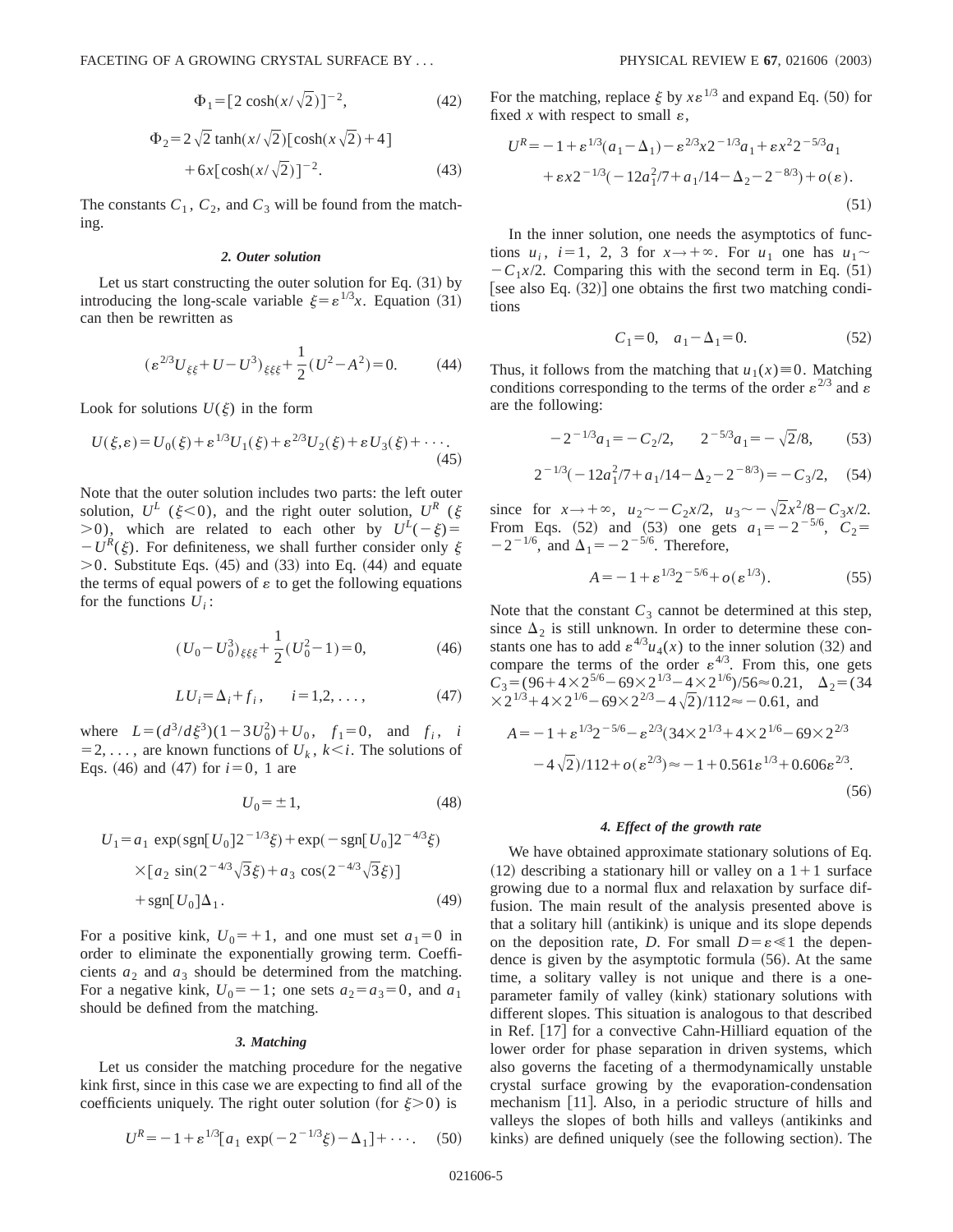

FIG. 1. Negative kinks  $(a)$  and the corresponding hills  $(b)$ . Curves 1, 2, and 3 correspond to  $\varepsilon = 0.05$ ,  $\varepsilon = 0.1$ , and  $\varepsilon = 0.2$ , respectively. FIG. 2. (a) Family of positive kinks for fixed  $\varepsilon = 0.3$ . (b) Family respectively.

dependence of the hill slope on the deposition rate *D* and the nonuniqueness of a kink solution corresponding to a valley are illustrated by Figs. 1 and 2, respectively. The figures show the finite-difference numerical solutions of Eq.  $(12)$ that we performed in a large domain, with the boundary conditions  $u_x = u_{xxxx} = u_{xxxx} = 0$  on both ends of the interval. Note that even in the case when the dimensionless deposition rate *D* is small it significantly affects the shape of the surface structures since the slope correction is proportional to  $D^{1/3}$ . When the deposition rate grows above some critical value, the surface slope decreases below the spinodal one and the surface becomes unstable. One can estimate the critical value of the parameter  $D$  using the asymptotic formulas  $(55)$  and (56). Substitute the perturbed slope  $u = A + \tilde{a} \exp(\sigma t + ikx)$  in Eq.  $(12)$  to obtain the characteristic equation

$$
\sigma = -k^6 + k^4(1 - 3A^2) + i\varepsilon Ak,\tag{57}
$$

from which one concludes that the instability occurs for



of positive kinks for fixed  $A=0.8$ : the solid curve corresponds to  $\varepsilon$  = 0.3, the dashed curve corresponds to  $\varepsilon$  = 0.1, the dashed-dotted curve corresponds to  $\varepsilon = 0.03$ . The lower figure is the enlargement of the middle one.

 $|A|$  <  $1/\sqrt{3}$ . From Eq. (55) one gets the estimate for the stability threshold value of  $\varepsilon$  as  $\varepsilon \approx 0.43$ , while from Eq. (56) the estimated threshold is 0.12. Numerical simulations give a value between them,  $\varepsilon \approx 0.2$ , corresponding to  $|A| = 1/\sqrt{3}$ .

# **B. Stationary surface shapes: Periodic array of hills and valleys**

Using asymptotic solutions obtained above, we now construct a unique periodic stationary solution of Eq.  $(12)$  that will correspond to a periodic hill-and-valley structure on a growing crystal surface. For a period 2*L*, this solution is schematically shown in Fig. 3. Since it is symmetric with respect to the center  $(x=L, u=0)$ , the solution  $u(x)$  needs to be specified on the interval (0, *L*) only.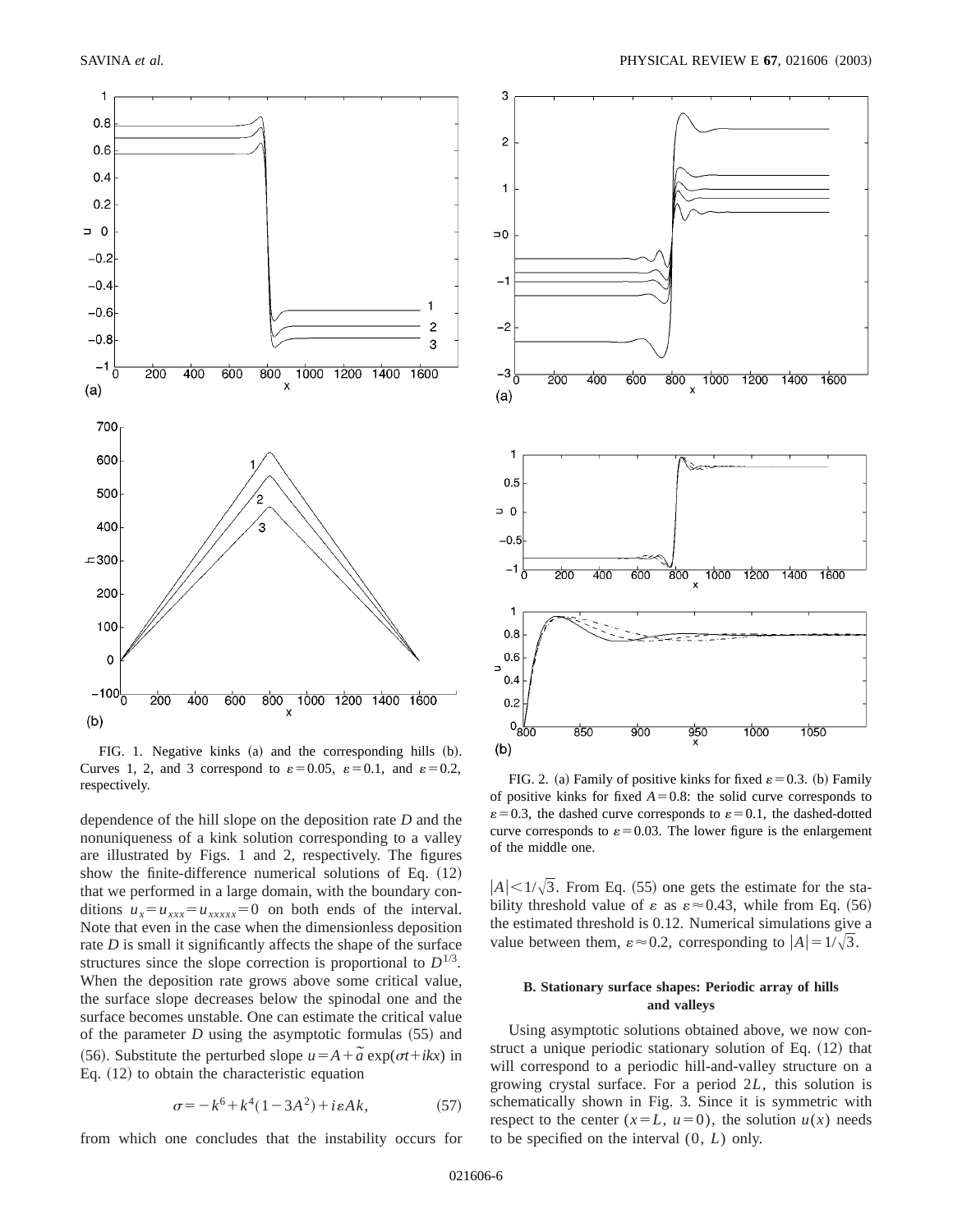

FIG. 3. The scheme of a periodic solution of Eq.  $(14)$  in the form of kink-antikink pairs.

As follows from Eqs.  $(48)$  and  $(49)$ , the outer solution has the form

$$
U = 1 + \varepsilon^{1/3} {\{\Delta_1 + a_1 \exp[(\varepsilon/2)^{1/3}x] + \exp(-2^{-4/3}\varepsilon^{1/3}x) \times [a_2 \sin(\sqrt{3} 2^{-4/3}\varepsilon^{1/3}x) + a_3 \cos(\sqrt{3} 2^{-4/3}\varepsilon^{1/3}x)]\}}
$$
\n
$$
+ \cdots.
$$
\n(58)

It is convenient to rewrite Eq.  $(58)$  as

$$
U = 1 + \varepsilon^{1/3} {\{\Delta_1 + a_1 \exp[l] \exp[(\varepsilon/2)^{1/3}(x - L)]\n+ a^* \exp[(-1/2 + i\sqrt{3}/2)l]\n} \times \exp[2^{-4/3} \varepsilon^{1/3}(-1 + i\sqrt{3})(x - L)]\n+ a \exp[(-1/2 - i\sqrt{3}/2)l]\n\times \exp[2^{-4/3} \varepsilon^{1/3}(-1 - i\sqrt{3})(x - L)] + \cdots, \tag{59}
$$

where  $a^*=(a_3-ia_2)/2$ ,  $a=(a_3+ia_2)/2$ ,  $l=(\varepsilon/2)^{1/3}L$ . The coefficients  $a_1$ ,  $a_2$ ,  $a_3$ , and  $\Delta_1$  will be determined from the matching conditions.

The first matching equation can be obtained by expanding Eqs. (58) and (59) for  $\varepsilon^{1/3}x \le 1$  and  $\varepsilon^{1/3}(x-L) \le 1$ , respectively, and equating the terms of the order  $\varepsilon^{1/3}$ . This gives

$$
a_1[\exp(l) - 1] + a_2 \exp(-l/2)\sin(l\sqrt{3}/2) + a_3[\exp(-l/2)\cos(l\sqrt{3}/2) - 1] = 0.
$$
 (60)

The asymptotics for the inner solution for a positive kink for  $x \geq 1$  is

$$
u \sim 1 - \frac{1}{2} C_p \varepsilon^{2/3} x - \frac{\sqrt{2}}{8} \varepsilon x^2, \tag{61}
$$

where  $C_p$  is a constant to be determined. Matching the outer solution with the asymptotics for the inner solution  $(61)$ gives the following equations:

$$
\Delta_1 = -a_1 - a_3,\tag{62}
$$

$$
C_p = -2^{-1/3} (2a_1 - a_3 + a_2 \sqrt{3}), \tag{63}
$$

$$
2a_1 - a_2\sqrt{3} - a_3 = -2^{1/6}.
$$
 (64)

The asymptotics for the inner solution for a negative kink located at the point *L* (see Fig. 3) for  $L-x \ge 1$  is

$$
u \sim 1 - \frac{1}{2} C_n \varepsilon^{2/3} (x - L) + \frac{\sqrt{2}}{8} \varepsilon (x - L)^2, \tag{65}
$$

where  $C_n$  is as yet an unknown constant. Matching the outer solution with the negative kink yields

$$
C_n = -2^{-1/3} [2a_1 \exp(l) + (-a_3 + a_2 \sqrt{3})
$$
  
× $\exp(l/2)\cos(l\sqrt{3}/2) - (a_3\sqrt{3} + a_2)$   
× $\exp(-l/2)\sin(l\sqrt{3}/2)],$  (66)

$$
a_1 \exp(l) - a_2 \exp(-l/2)\sin(l\sqrt{3}/2 + \pi/3)
$$
  
- a\_3 \exp(-l/2)\cos(l\sqrt{3}/2 + \pi/3) = 2<sup>-5/6</sup>. (67)

Solving the system of linear algebraic equations  $(60)$ ,  $(64)$ , and  $(67)$ , one finds the coefficients  $a_1$ ,  $a_2$ , and  $a_3$ , and after that, using the expressions  $(62)$ ,  $(63)$ , and  $(66)$ , one can find  $\Delta_1$ ,  $C_p$ , and  $C_n$ .

An example of the solution found above, for  $L = 200$  and  $\varepsilon$  = 0.001, is shown in Fig. 4(a), with the corresponding surface shape,  $h(x)$ , shown in Fig. 4(b). Figure 4(c) shows the zoom of the valley region in Fig.  $4(b)$ . One can see that the slope of a hill is smaller than that of a valley. This is the consequence of the surface growth described by the convective term  $Duu_x$  in Eq. (12) (the term  $Dh_x^2/2$  in the corresponding equation for the surface shape *h*). Due to the deposition normal to the surface, the concave parts of the surface tend to become sharper and to produce caustics while the convex parts get smoothed. The interplay between this kinematic effect and the surface-tension anisotropy, which tends to select a specific slope, leads to the asymmetry between hills and valleys and to the existence, within some interval of the deposition rate *D*, of stationary surface shapes.

Figure 5 shows the combined asymptotic solutions that use the four-term inner solutions  $(32)$  and  $(41)$ , matched to the two-term outer solution  $(58)$ , with the coefficients obtained from Eqs.  $(60)$ ,  $(62)–(64)$ ,  $(66)$ , and  $(67)$  (dotted lines), together with the numerical solutions of Eq.  $(12)$  obtained by means of a pseudospectral method with periodic boundary conditions (solid lines), for two different values of the parameter *D*. Figure  $5(a)$  shows the whole period and Figs.  $5(b,c)$  give the detailed view. One can see a very good agreement between the asymptotic and numerical solutions.

Note, however, that for *D* sufficiently small, the described kink-antikink (hill-and-valley) periodic solution is stable only in the case when there is one kink-antikink pair in the region. In the case when there is more than one kink-antikink pair in the region, the solution is unstable with respect to coarsening that proceeds until there is one kink-antikink pair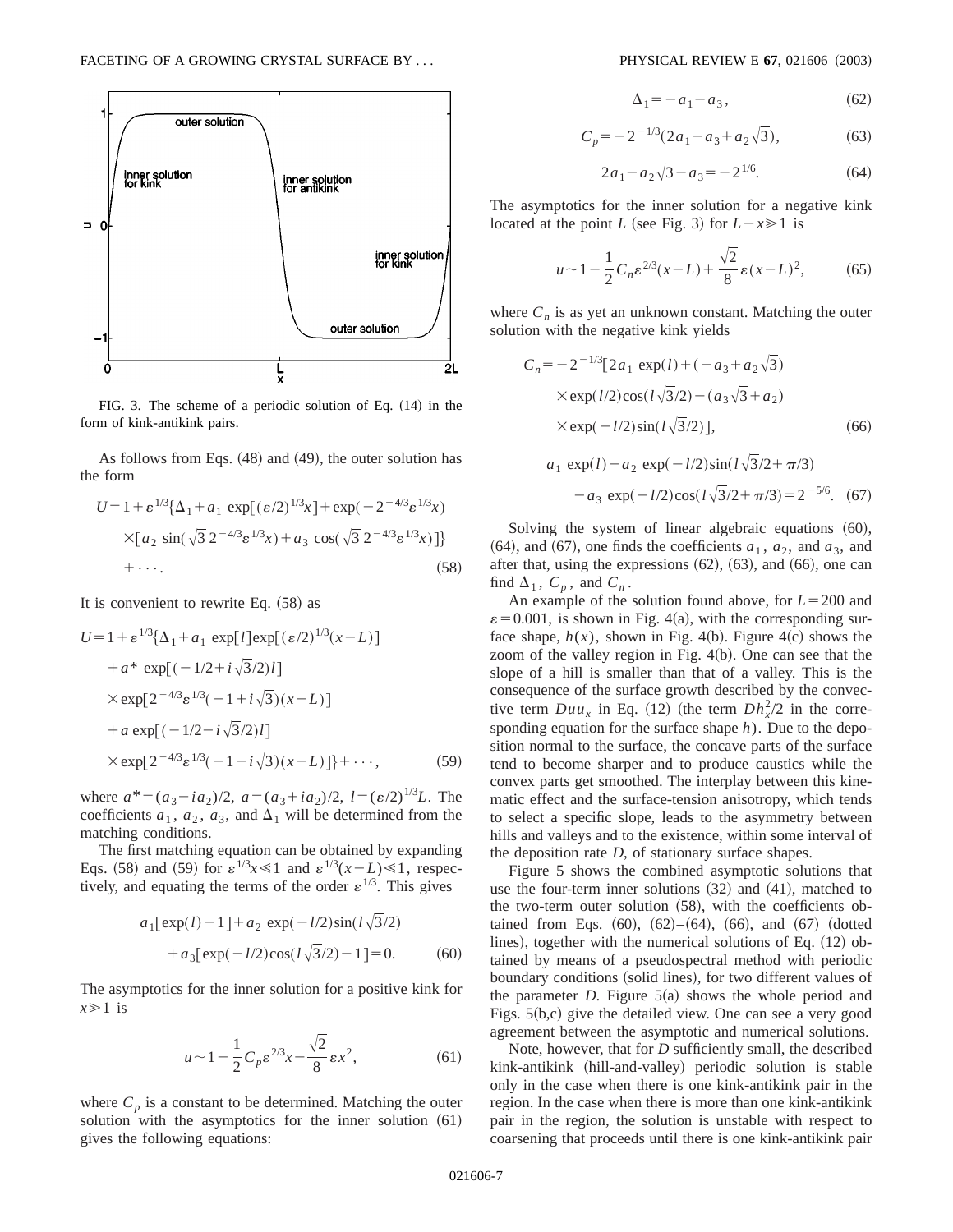

10

FIG. 4. (a) One period of the periodic kink-antikink solution of Eq. (14) for  $L = 200$  and  $\varepsilon = 0.001$ . (b) The corresponding shape of the crystal surface (two periods); the dashed line shows the Wulff slope.  $(c)$  The zoom of the valley region in  $(b)$ .



FIG. 5. (a) Surface slope  $u(x)$  for two different values of the parameter  $D$ : numerical solutions of Eq.  $(12)$  by means of a pseudospectral method with periodic boundary conditions (solid lines) together with the asymptotic solutions  $(32)$ ,  $(41)$ , and  $(58)$  (dotted lines); one can see the two solutions almost coincide. Detailed view at the numerical and asymptotic solutions shown in (a) for *D*  $=0.001$  (b) and  $D=0.01$  (c).

left. At the same time, with the increase of the deposition rate, a single kink-antikink pair in a large region becomes unstable much like a single kink or antikink in an infinite region discussed above, and exhibits transitions to a dynamic behavior. This is described in the following section.

# **C. Surface dynamics, coarsening, and roughening**

In order to investigate the dynamics of a growing, thermodynamically unstable crystal surface that undergoes faceting by the surface-diffusion mechanism, we have performed a numerical simulation of Eq.  $(12)$  by means of a pseudospectral code, in a large domain  $(L=80\pi)$  with



FIG. 6. Surface slope  $u(x)$  and the corresponding surface shape  $h(x)$  at two moments of time: right after the formation of hill-andvalley structure  $(t_1)$ , and at the late stage of coarsening  $(t_2)$ . Numerical solution of Eq.  $(12)$  with  $D=0.02$ .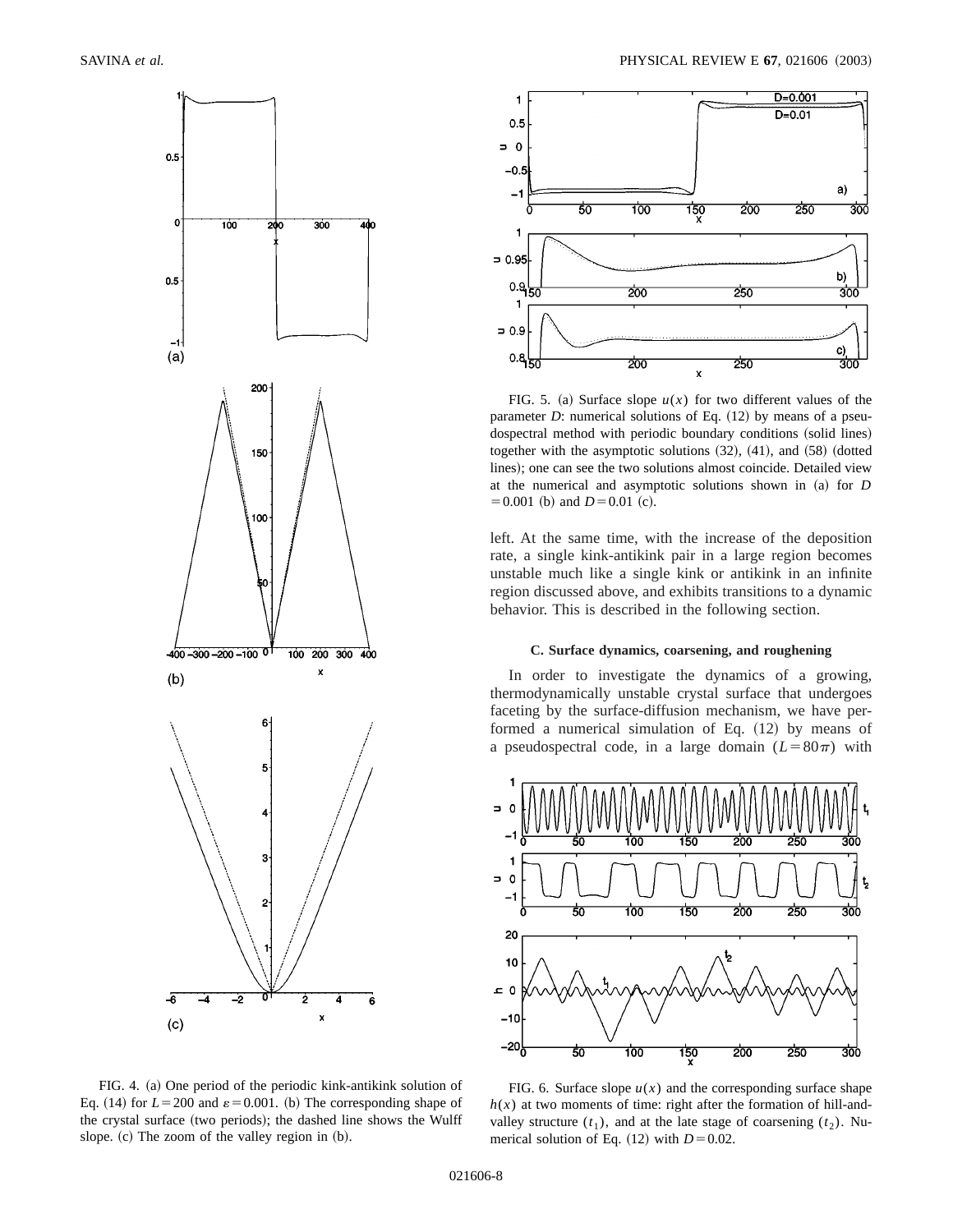

FIG. 7. (a) Coarsening kinetics for zero deposition rate,  $D=0$ ; (b) coarsening kinetics for various values of the deposition rate:  $\circlearrowleft$ ,  $D=0.01; \Box, D=0.02; \triangle, D=0.05; \diamond, D=0.1.$ 

periodic boundary conditions, starting from small-amplitude random initial data. The dynamics strongly depends on the dimensionless deposition rate *D*. For small *D* we have observed the formation of a hill-and-valley structure that undergoes further coarsening. Figure 6 shows an example of the slope  $u(x)$  and the surface shape  $h(x)$  for  $D=0.02$  at two different moments of time: at the beginning of the coarsening  $(t_1)$ , when the hill-and-valley structure has been just formed with the preferred wavelength and the slope close to that of the equilibrium crystal shape without deposition,  $D=0$ (Wulff slope,  $u = \pm 1$ ), and at the late stage of coarsening  $(t<sub>2</sub>)$ . The spatial period of the initial hill-and-valley structure is determined by the balance between the corner regularization energies and the surface-tension anisotropy causing the spinodal decomposition of the planar surface. Note that once formed, the slope of hills and valleys does not change and the hill-and-valley structure coarsens in time leading to the



FIG. 8. Examples of stationary numerical periodic solutions of Eq.  $(12)$ , and the corresponding surface shapes for two different values of the parameter *D*.

formation of larger hills and valleys with the same slope. For  $D=0$  (no deposition, pure surface-diffusion-driven faceting) the coarsening is logarithmically slow as shown in Fig.  $7(a)$ that presents the dependence of the mean spatial scale of the structure,  $\langle L \rangle$ , on time, where  $\langle L \rangle$  is averaged over ten realizations with different random initial data. However, for *D*  $>0$ , no matter how small, the coarsening kinetics changes. Examples of the coarsening kinetics for different  $D>0$  are given in Fig.  $7(b)$ . One can see that after the formation of a hill-and-valley structure with the preferred wave number, *k*  $=$   $\sqrt{2}/3$ , given by the linear growth rate of the perturbations of the initial unstable state,  $u=0$ , the coarsening starts which consists of three stages: slow power-law coarsening, fast power-law coarsening, and extremely slow or no coarsening. One can see that with the increase of *D* the fast stage starts earlier, and the slow down starts earlier as well. For very small *D* the fast stage is probably scale invariant with  $\langle L \rangle$  $\sim t^{0.54}$ . The power law at the initial slow stage should be considered as an intermediate asymptotic behavior and is not associated with scale invariance. With the increase of *D* (see graphs for  $D=0.05$  and  $D=0.1$ ), after the fast stage, the coarsening stops completely and one observes the formation of a stationary structure.

With further increase of the parameter *D*, we observe the formation of stationary or oscillating structures that do not undergo any coarsening. Some typical examples of these structures are shown in Figs. 8 and 9. Figure 8 shows two typical stationary structures. They can consist of arrays of equal or slightly modulated hills and valleys or of several hill-and-valley arrays divided by deeper valleys. These deeper valleys correspond to the pairs of ''up'' and ''down'' structures in  $u(x)$  (denoted by the letters *u* and *d* in Fig. 8, respectively), the remnants of kink-antikink pairs. Similar structures were observed in the dynamics of a growing crystal surface controlled by the evaporation-condensation mechanism and described by a convective Cahn-Hilliard model studied in Ref. [11]. Selection of a particular structure depends on initial conditions and on the value of *D*. Figure 9 shows a typical oscillatory pattern. Here, the upper figure is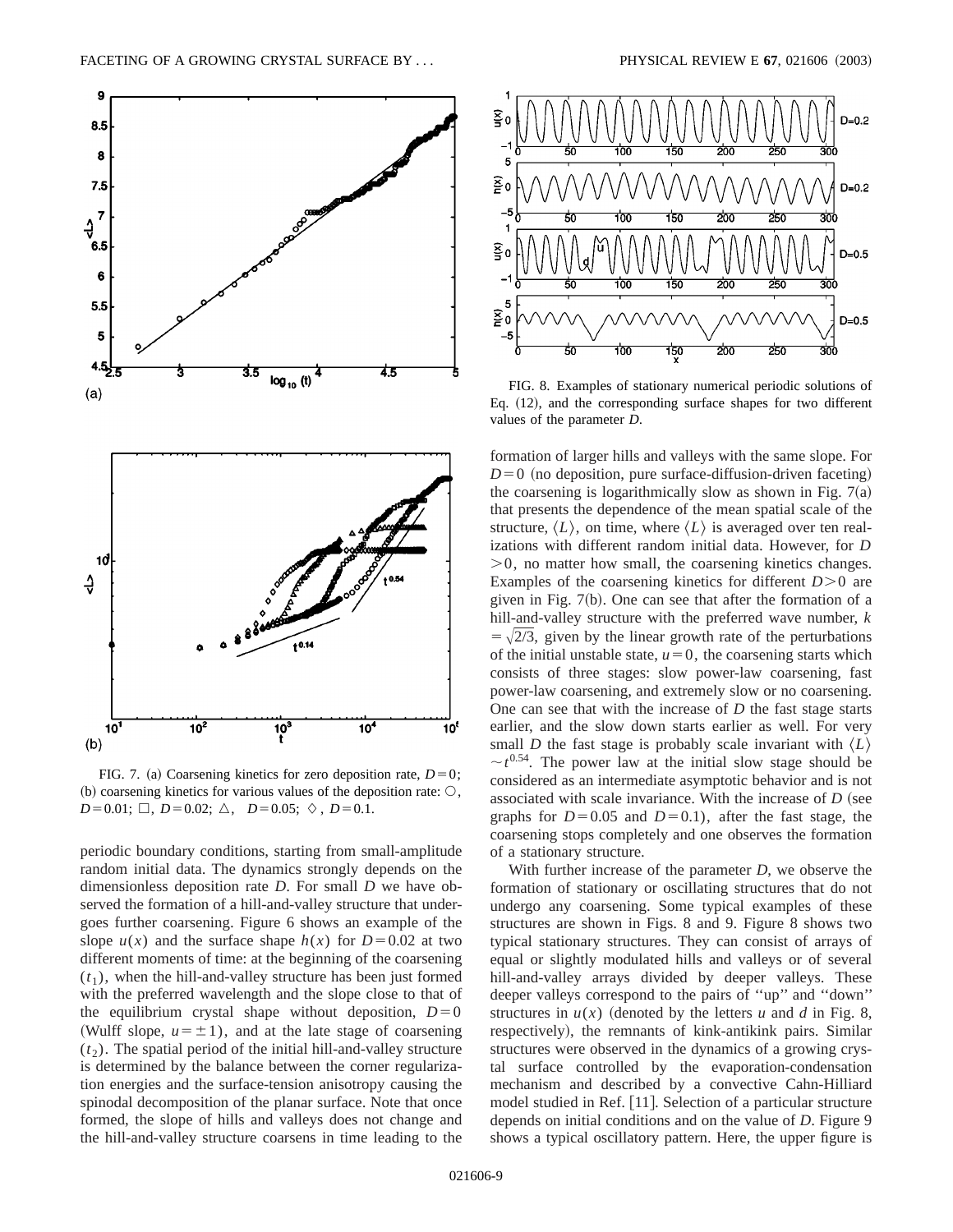

FIG. 9. Space-time diagram of the oscillating numerical solution of Eq. (12)  $u(x,t)$  for  $D=0.7$  (upper figure), with  $u(x)$  and the corresponding  $h(x)$  at a particular moment of time (lower figures).

a space-time diagram representing the oscillatory dynamics of the order parameter *u*. The lower figures show  $u(x)$  and  $h(x)$  corresponding to a particular moment of time. One can see that, similar to the structure shown in Fig. 8, there are arrays of hills and valleys divided by deeper valleys. However, here some of the hill tops exhibit spatially localized oscillations.

A further increase of the dimensionless deposition rate *D* leads to the transition to a chaotic spatiotemporal dynamics of the surface structures. Figure  $10(a)$  shows spatiotemporal diagrams corresponding to the dynamics of the order parameter *u* for three different deposition rates. One can see that with the increase of *D* the chaotic component of the hill oscillations becomes more pronounced, the characteristic spatial scale decreases, and the events of splitting and merging of kinks and antikinks (valleys and hills) become more frequent. Figure 10(b) shows the surface shapes  $h(x)$  corresponding to particular moments of time for different deposition rates *D*. One can see that for smaller *D* hills and valleys with a particular slope dominate, while with the increase of *D* the slope of hills and valleys become more and more random. In all cases there is a tendency to form a rough surface. For large *D*, the surface structure consists of mounds, randomly distributed in space and merging and splitting in a chaotic manner, much similar to the dynamics described by the Kuramoto-Sivashinsky equation  $[18]$ . Indeed, by the transformation  $u \rightarrow u/D$ , Eq. (12) is transformed to the equation

$$
u_t - u u_x - u_{xxxxx} - u_{xxxxx} - \frac{1}{D} (u^3)_{xxxxx} = 0,
$$
 (68)

which, for  $D \rightarrow \infty$ , is reduced to a Kuramoto-Sivashinskytype equation whose linear operator has higher derivatives. Like a Kuramoto-Sivashinsky equation, Eq.  $(68)$  with *D*  $\rightarrow \infty$  has a Galilean invariance and exhibits chaotic spatiotemporal dynamics. The characteristic feature of this dynamics is that there is a preferred spatial scale present in the



FIG. 10. (a) Space-time diagrams of nonstationary solutions of Eq. (12)  $u(x,t)$  for various values of *D*; (b) surface shapes  $h(x)$ corresponding to the nonstationary solutions of Eq.  $(12)$   $u(x,t)$ shown in (a), at a particular moment of time.

system, close to the most rapidly growing wave number given by the linear theory,  $k=\sqrt{2/3}$ . The time-average spatial power spectra of chaotic solutions of Eq.  $(68)$  corresponding to different values of  $D$  are shown in Fig. 11(a). These spectra are similar to those of chaotic solutions of the Kuramoto- $Sivashinsky (KS) equation. One can see that the characteris$ tic lateral scale of the surface mounds increases with the decrease of the deposition rate *D*. Note a characteristic shift of the spectrum in the short-wave region: it corresponds to the appearance of kink-antikink pairs divided by a boundary layer (top of a hill or bottom of a valley). A characteristic wave number at which this shift occurs,  $k \approx 1.7$ , corresponds to a typical width of the ''interface'' between kinks and antikinks,  $\lambda = 2\pi/k \approx 3.7$ . The number of kink-antikink pairs increases with the decrease of *D*. Note also that there is a significant input of long-wave modes corresponding to a plateau of the spatial power spectrum. One can see that the power of the long-wave modes increases with the increase of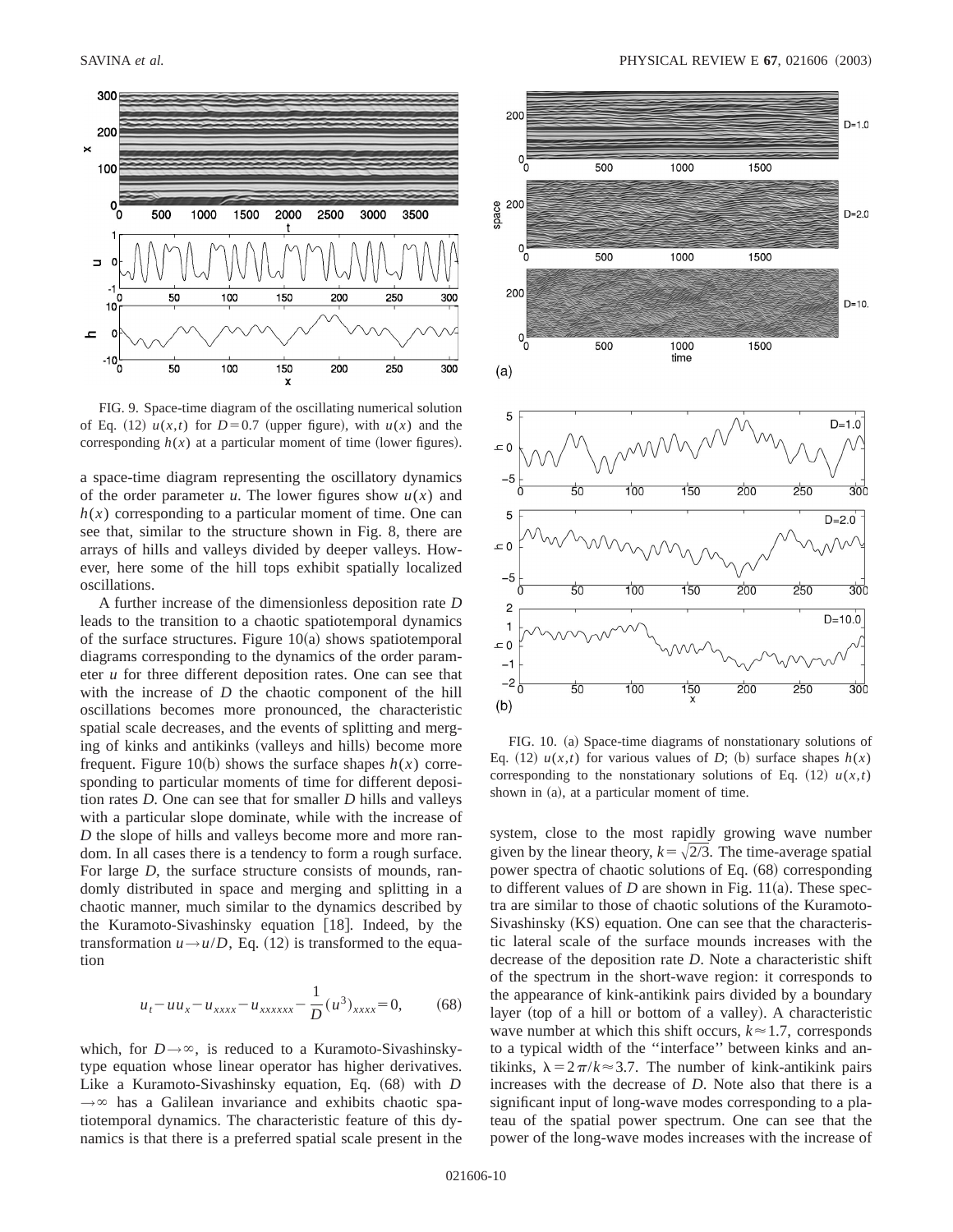

FIG. 11. (a) Time-averaged spatial power spectra  $P(k)$  (*k* is the wave number) of chaotic solutions of Eq.  $(12)$  for various values of *D*. (b) Space-averaged time power spectra  $\Pi(\omega)$  ( $\omega$  is the frequency) of chaotic solutions of Eq. (12) for various values of *D*.

*D*. The long-wave modes are known to play a crucial role in the roughening dynamics described by the KS equation  $[18]$ . The space-averaged time power spectra of chaotic solutions of Eq. (68), corresponding to different values of *D*, are shown in Fig.  $11(b)$ . One can see that with the increase of the deposition rate *D*, the power of the high-frequency oscillations increases.

Transition from the coarsening dynamics, typical of phase-separating systems, to a chaotic spatiotemporal dynamics with the increase of the deposition rate is also observed in the convective Cahn-Hilliard models with evaporation-condensation mechanism [11]. Such behavior resembles the phenomenon of kinetic roughening  $[19,20]$ . Indeed, the KS equation describing the shape of a growing thermodynamically unstable surface for large growth rates  $(D \rightarrow \infty)$  exhibits roughening of the KPZ universality class [ $18,21$ ]. An interesting question which remains open is what are the roughening exponents of a surface described by Eq.

 $(68)$  for infinite and finite values of *D* in a chaotic regime. We leave this for future investigations.

### **IV. 2¿1 MODEL**

Now we consider faceting of a growing crystal surface caused by anisotropic surface tension and driven by the surface-diffusion mechanism, in a more realistic  $2+1$  case corresponding to a two-dimensional surface of a threedimensional crystal. The surface evolution, in the case of  $[001]$  surface, is described by Eq.  $(11)$ . As we did for the model  $1+1$  case, we first consider stationary solutions of Eq.  $(11)$  corresponding to pyramidal structures.

# **A. Single pyramid**

Here we shall study a stationary solution of Eq.  $(11)$  in the form of a square pyramid. We will be interested in the case of a small deposition rate,  $D = \varepsilon \ll 1$ .

Consider a symmetric square pyramid oriented in such a way that projections of its edges on the basis plane coincide with *x* and *y* axes. Then, the pyramidal shape  $h(x, y, t)$  has the following asymptotics  $[9]$ :

$$
h \sim \pm Ay + f(x) + \varepsilon vt
$$
 as  $y \to \pm \infty$ , (69)

$$
h \sim \pm Ax + f(y) + \varepsilon vt
$$
 as  $x \to \pm \infty$ , (70)

where  $\epsilon v$  is the speed of the surface growth in the *z* direction,  $A \leq 0$  is the slope of the pyramidal edges, and  $f(x)$  is a function to be determined. From the symmetry (compare, for example, Eqs.  $(69)$  and  $(70)$  when both variables *x* and *y* tend to infinity) it follows that

$$
f'(\pm \infty) = \pm A,\tag{71}
$$

where the prime means a derivative.

Substitute Eq.  $(69)$  in Eq.  $(11)$  to obtain the following equation for  $f(x)$ :

$$
[f_{xxx} + f_x(1 - bA^2) - f_x^3]_{xxx} + \frac{\varepsilon}{2} f_x^2 + \varepsilon \left(\frac{A^2}{2} - v\right) = 0.
$$
\n(72)

Since  $f_x^2(\infty) = A^2$ , the last term in Eq. (72) must be equal to  $-\varepsilon A^2/2$  and therefore  $v = A^2$ . By replacing  $f_x$  by *u* in Eq. (72) one obtains

$$
[u_{xx} + (1 - bA^2)u - u^3]_{xxx} + \frac{\varepsilon}{2}(u^2 - A^2) = 0.
$$
 (73)

Equation  $(73)$  is similar to Eq.  $(14)$  and has an unknown coefficient  $(1-bA^2)$ . Here *b* is a given anisotropy constant in Eq.  $(11)$  and *A* should be determined.

For  $\varepsilon = 0$ , Eq. (73) has the following solutions:

$$
u(x) = \pm \sqrt{1 - bA^2} \tanh[x\sqrt{(1 - bA^2)/2}].
$$
 (74)

Condition (71) yields  $A^2 = 1 - bA^2$  so that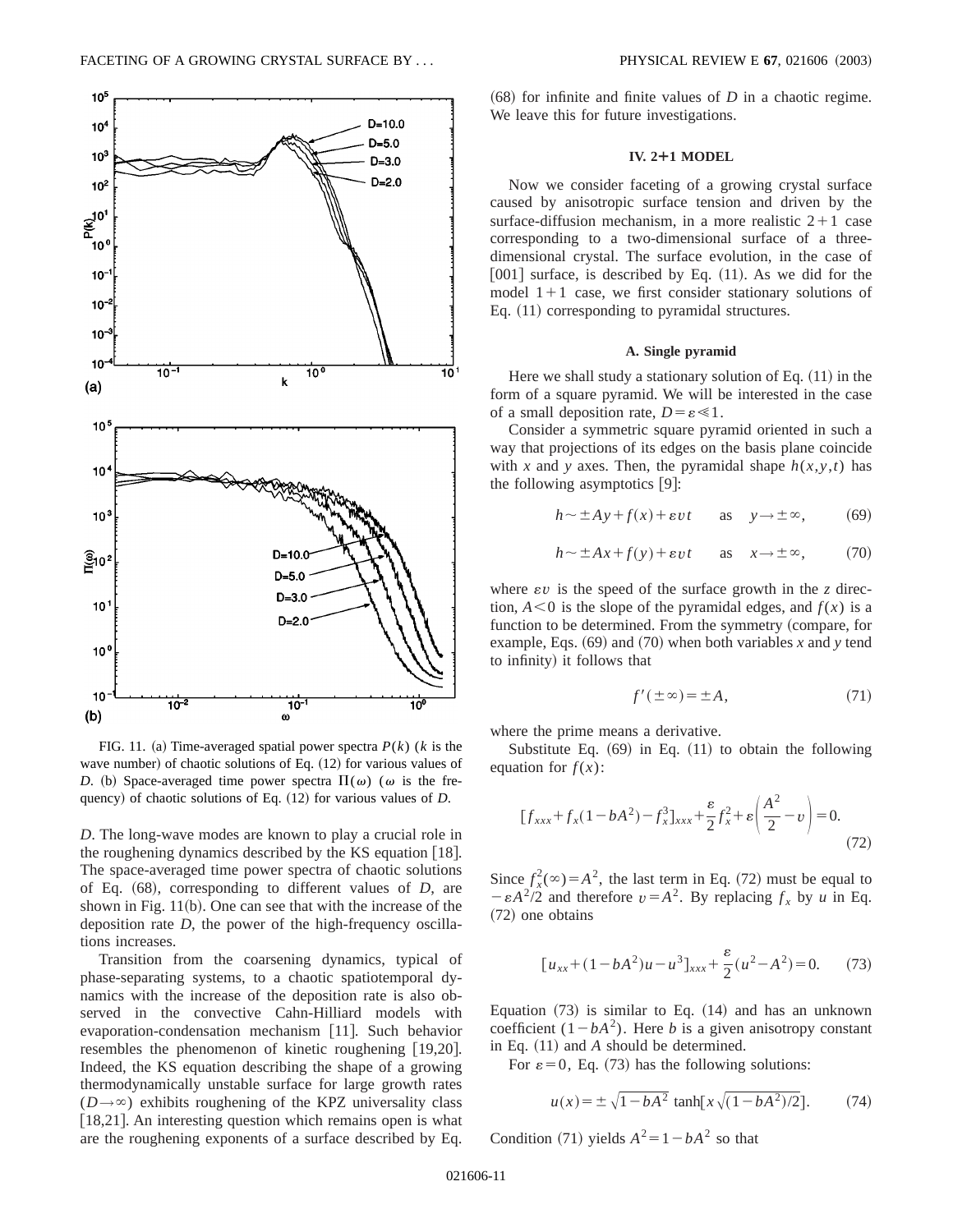$$
A = \pm \frac{1}{\sqrt{1+b}}.\tag{75}
$$

Thus, the asymptotics of the pyramid (antipyramid) for  $y \rightarrow$  $+\infty$  is

$$
h \sim \pm \frac{y}{\sqrt{1+b}} \pm \sqrt{2} \ln[\cosh(x/\sqrt{2+2b})].
$$
 (76)

Using the method of matched asymptotic expansions described in Sec. I for Eq.  $(73)$ , one obtains the asymptotics of the pyramidal slope for  $0 \leq \varepsilon \leq 1$ . In particular, the corrected edge slope *A* is

$$
|A| = \frac{1}{\sqrt{1+b}} \left[ 1 - \left( \frac{\varepsilon}{1+b} \right)^{1/3} 2^{-5/6} \right] + O(\varepsilon^{2/3}).
$$
 (77)

### **B. Periodic pyramidal structures**

For the case  $b=0$ , Eq. (11) can be rewritten as

$$
h_t = \nabla^2(\nabla^2 h + \nabla^4 h - 3h_x^2 h_{xx} - 3h_y^2 h_{yy}) + \frac{\varepsilon}{2}(h_x^2 + h_y^2).
$$
\n(78)

In this case, one can look for a solution in the form

$$
h(x, y, t) = f(x) + g(y) + \varepsilon vt.
$$
 (79)

Thus, for the function  $f(x)$  [and similarly for  $g(y)$ ], one obtains

$$
[f_{xxx} + f_x - (f_x)^3]_{xxx} + \frac{\varepsilon}{2}(f_x - v) = 0.
$$
 (80)

Replacing  $f_x$  by *u* one gets

$$
(u_{xx} + u - u^3)_{xxx} + \frac{\varepsilon}{2}(u^2 - v) = 0.
$$
 (81)

This equation coincides with Eq. (14), where  $v = A^2$ . Thus, the problem of finding a two-dimensional  $(2D)$  periodic solution is reduced to the 1D problem considered in Sec. III. Using the method of matched asymptotic expansion we construct periodic solution with period  $2L$  of Eq.  $(81)$  on the interval  $(-L, L)$ . As a result we obtain solution of Eq.  $(78)$ as a double-periodic function consisting of square pyramids. Example of such pyramid is shown in Fig. 12.

#### **C. Selection of pyramid orientation**

We have so far considered solutions of Eq.  $(11)$  in the form of pyramids with a particular orientation. At the same time, since the rotations by  $45^{\circ}$  transform Eq.  $(8)$  into the same equation with different coefficients, solutions of Eqs.  $(8)$  and  $(11)$  in the form of pyramids with the orientation rotated by 45° also exist. It is convenient to consider the selection of pyramid orientation using Eq.  $(8)$ . One can see that if  $h(x, y, \alpha, \beta)$  is the solution of Eq. (8), then the rotated



FIG. 12. One pyramid from a double-periodic system of pyramids described by Eqs. (79) and (80) for  $L = 200$  and  $\varepsilon = 0.001$ .

pyramid,  $h(\xi, \eta, \tilde{\alpha}, \tilde{\beta})$  is also a solution, where  $\xi = (x \cdot \tilde{\beta})$  $(y + y)/\sqrt{2}$ ,  $\eta = (x - y)/\sqrt{2}$ ,  $\tilde{\alpha} = (\alpha + 3\beta)/2$ ,  $\tilde{\beta} = (\alpha - \beta)/2$ . In particular, if  $A(\alpha,\beta)$  is the slope of the pyramid face far from the vertex where  $h \sim A(x+y)$ , then the face of the rotated pyramid far from its vertex will be given by *h*  $\sim \tilde{A}(\xi + \eta) = \sqrt{2\tilde{A}x}$ , where  $\tilde{A} = A(\tilde{\alpha}, \tilde{\beta})$ ; other faces are obtained by the transformations  $x \rightarrow -x$ ,  $y \rightarrow -y$ ,  $x \rightarrow y$ . Take for simplicity  $m = \delta = 1$  and  $F = 0$  in Eq. (8) to obtain for *A* and  $\tilde{A}$ 

$$
A^2 = \frac{1}{\alpha/3 + \beta}, \quad \tilde{A}^2 = \frac{3}{2\alpha}.
$$
 (82)

It is natural to assume that the selected orientation will be that for which the Lyapunov functional density  $\Phi$  defined in Eq.  $(7)$  will have the smaller value. Neglecting the energies of edges and vertices and taking into account the energies of the planar faces only (which is justified for large enough pyramids) one obtains for pyramids with different orientations, whose faces are described by  $h_{\lozenge} \sim A\{(x+y), (x, y)\}$ 2*y*), (*y*-*x*), (-*x*-*y*)} and  $h_{\Box} \sim \tilde{A} \sqrt{2} \{x, -x, y, -y\}$ ,

$$
\Phi_{\Diamond} = -8A^2 + \left(\frac{2}{3}\alpha + 2\beta\right)A^4,
$$
\n
$$
\Phi_{\Box} = -8\tilde{A}^2 + \frac{4}{3}\alpha\tilde{A}^4.
$$
\n(83)

Using Eq.  $(82)$  and  $(83)$ , one can easily see that

$$
\Phi_{\Diamond}<\Phi_{\Box}\quad\text{for}\ \ 0<\beta<\frac{\alpha}{3},\quad \Diamond\quad\text{pyramids selected,}
$$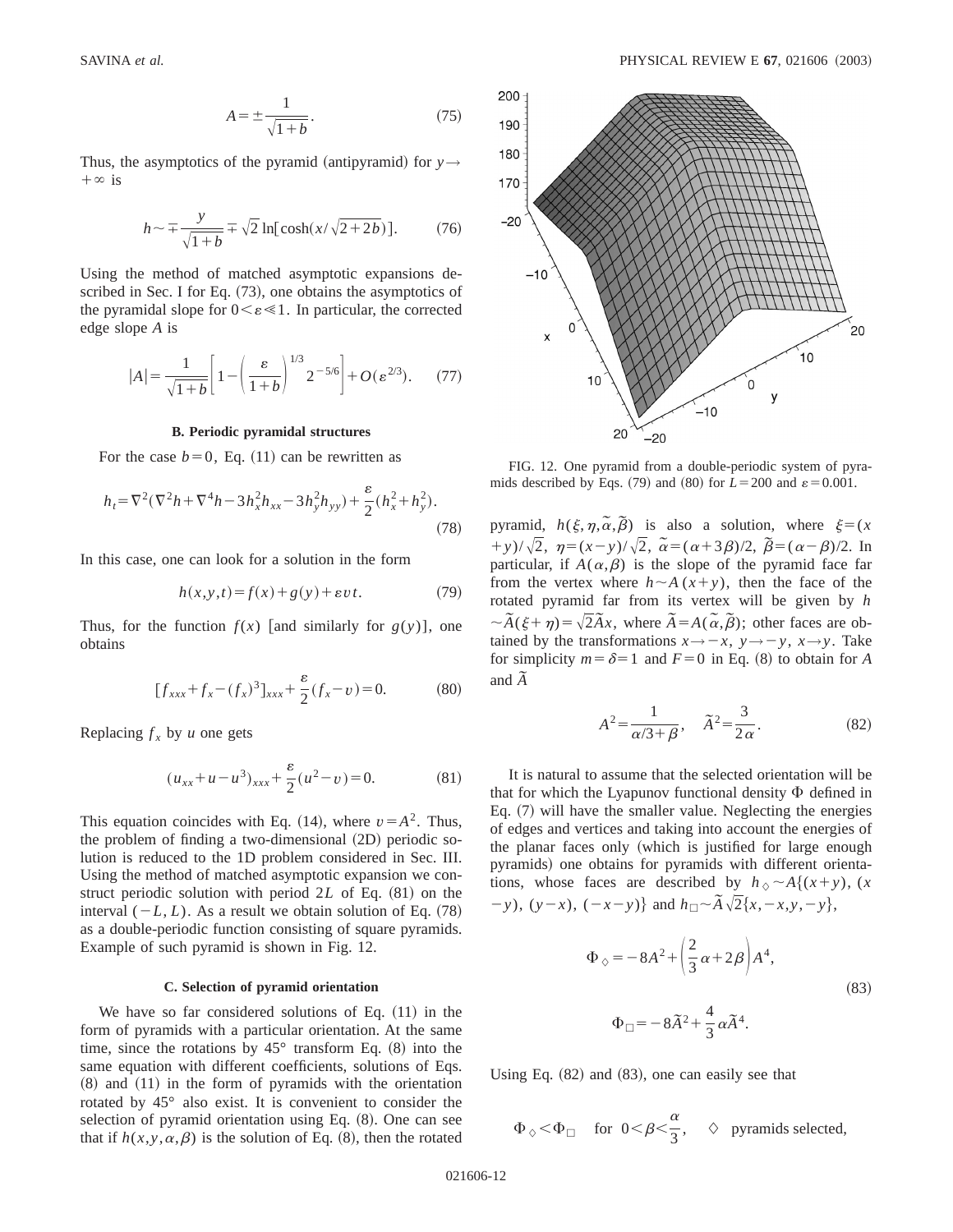

FIG. 13. Pyramids with different orientations: numerical solutions of Eq. (11) for  $D=0$  and (a)  $b=0$ , (b)  $b=2$ .

$$
\Phi_{\Diamond} > \Phi_{\Box}
$$
 for  $\frac{\alpha}{3} < \beta < \alpha$ ,  $\Box$  pyramids selected, (84)

and  $\Phi_{\lozenge} = \Phi_{\square}$  for  $\beta = \alpha/3$  when  $A = \tilde{A}$ ; note that in this case  $\Phi$ , together with Eq.  $(8)$ , becomes isotropic.

Another selection criterion for pyramid orientation for *D*  $=0$  can be obtained from the linear stability analysis of the pyramid faces far from the vertex. In the case of a ''diamond'' pyramid, with the asymptotic shape of the face far from the vertex,  $h \sim A(x+y)$ , for the perturbations of the face shape  $\sim e^{\sigma t + i\mathbf{k} \cdot \mathbf{r}}$ , one obtains the following dispersion relation:

$$
\sigma = -k^6 + k^2 Q(k_x, k_y),\tag{85}
$$

where

$$
Q(k_x, k_y) = (k_x^2 + k_y^2)[1 - A^2(\alpha + \beta)] - 4\beta A^2 k_x k_y.
$$
\n(86)

According to Eq.  $(85)$  the pyramid face far from the vertex is stable when the quadratic form  $(86)$  is negative definite, i.e., if and only if the following two inequalities hold:

$$
A^2 > \frac{1}{\alpha - \beta},\tag{87}
$$

$$
\alpha - \beta > 0. \tag{88}
$$

Using Eq.  $(82)$  one finds that the faces of the diamond pyramids far from the vertex are stable for  $0 < \beta < \alpha/3$ . Similarly, one finds that the faces of the ''box'' pyramids are stable for  $\alpha/3 < \beta < \alpha$ . One can see that the linear stability criteria for the faces of differently oriented pyramids coincide with the energetic criteria  $(84)$ .

For the rescaled Eq.  $(11)$ , the selection criterion becomes very simple: diamond pyramids are selected for  $0 < b < 1$ , while the box pyramids are selected for  $1 \leq b \leq 3$ . Figure 13 shows the results of the numerical solution of Eq.  $(11)$  for  $D=0$ , by means of a pseudospectral method with periodic boundary conditions, for two cases:  $b=0$  and  $b=2$ . One can clearly see the selection of differently oriented pyramids. Figure 13 shows the pyramidal structures shortly after their formation. The structures will undergo further coarsening, which is discussed in the following section.

# **D. Effect of the growth rate and pyramid stability**

As in  $1+1$  case, the slope of the pyramids in  $2+1$  case depends on the growth rate *D*. The increase of the growth rate leads to the decrease of the pyramid slope so that after *D* exceeds a certain threshold the slope decreases below the spinodal value and the pyramid becomes unstable. The critical value of *D* can be estimated using the asymptotics for the pyramid slope  $(77)$  and the asymptotic shape of the pyramid face far from the vertex,  $h \sim A(D)(x+y)$ . For the perturbations of the face shape  $\sim e^{\sigma t + i\mathbf{k} \cdot \mathbf{r}}$ , one obtains the following dispersion relation:

$$
\sigma = -k^6 + k^2 Q_D(k_x, k_y) + iDA(D)(k_x + k_y), \qquad (89)
$$

where

$$
Q_D(k_x, k_y) = (k_x^2 + k_y^2) [1 - A^2(D)(3 + b)]
$$
  
- 4*b*A<sup>2</sup>(*D*)*k\_xk\_y*. (90)

Simple linear analysis similar to that described above shows that the pyramid face far from the vertex is stable if and only if the following two inequalities hold:

$$
A^2(D) > \frac{1}{3-b}, \qquad 3-b > 0. \tag{91}
$$

Using the asymptotic expression  $(77)$  for the pyramid slope for the case  $D \sim \epsilon \ll 1$ , one obtains the following restriction for the growth rate at which the pyramid structures are stable:

$$
D < 2^{5/2}(1+b) \left(1 - \sqrt{\frac{1+b}{3-b}}\right)^3, \quad 0 < b < 1. \tag{92}
$$

Condition  $(92)$  is derived for the stability of diamond pyramids. Similarly, one obtains that box pyramids are stable for

$$
D < 2^{7/2} \left( 1 - \frac{1}{\sqrt{b}} \right)^3, \quad 1 < b < 3. \tag{93}
$$

One can see from conditions  $(92)$  and  $(93)$  that the face of a pyramid far from the vertex is stable only for deposition rates smaller than the critical value which depends on the anisotropy coefficient *b*. For  $b=0$  condition (92) gives *D*  $< 0.43$  that corresponds to the one-term approximation of 1  $+1$  case considered in Sec. III. Since the stability condition  $(92)$  is based on the asymptotic formula for small *D* it should be considered as an estimate for the critical deposition rate at which pyramid faces far from the vertex become unstable. Above this critical value of *D*, one cannot expect the coarsening of the pyramids to proceed indefinitely since the large pyramids are unstable. In this case another spatiotemporal dynamics is observed which is discussed below.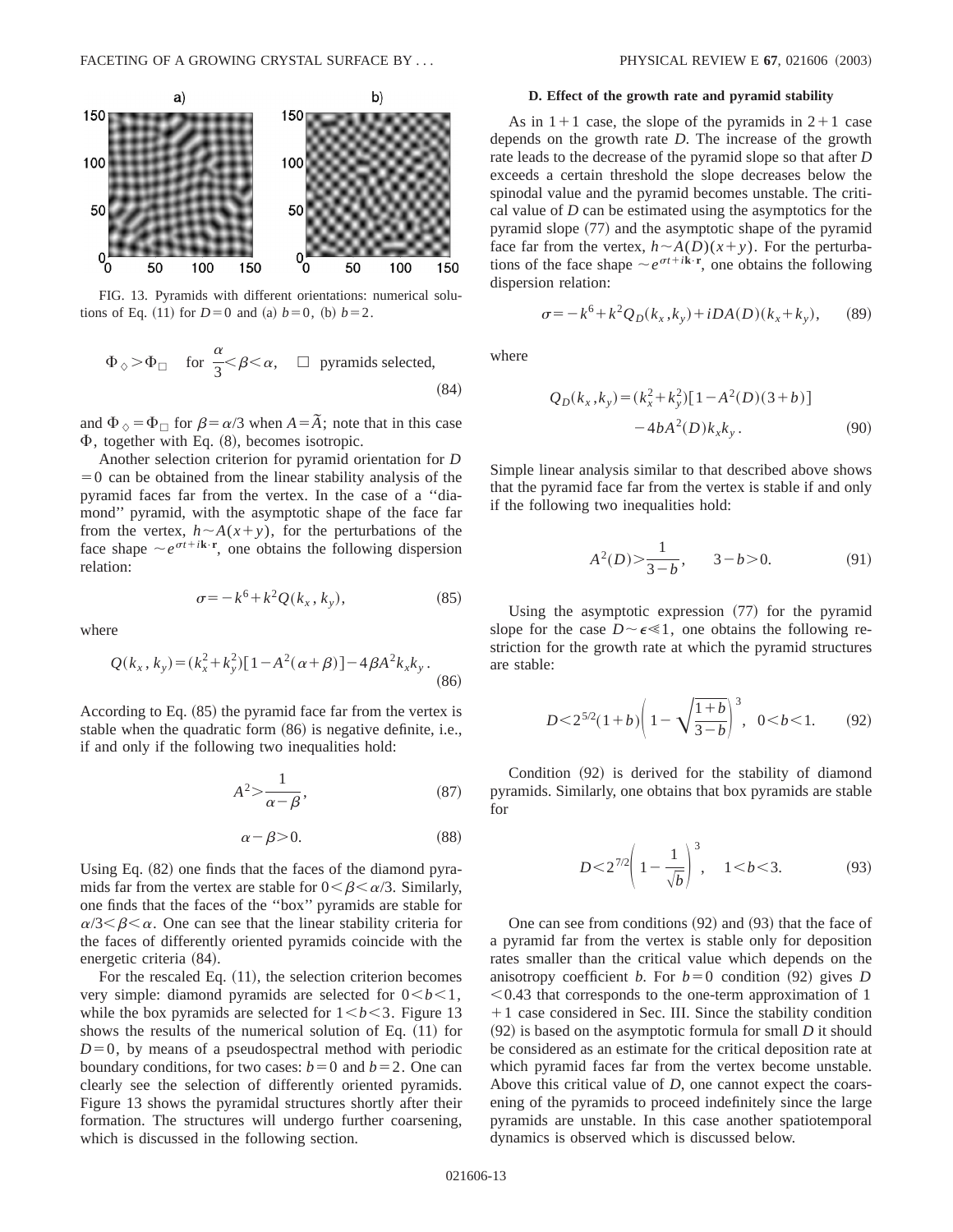

FIG. 14. Surface pyramidal structures in the case of pure faceting without growth—numerical solutions of Eq. (11) with  $a=b$  $=0$  and  $D=0.0$  right after the structure formation (a) and at the late stage of coarsening (b).

### **E. Dynamics of pyramidal structures**

### *1. Pyramids and antipyramids*

In order to study the dynamics of pyramidal structures described by Eq.  $(11)$  we solved this equation numerically, by means of a pseudospectral code for various values of the deposition rate *D* in a square domain with the side *L*  $=40\pi$ . For zero and small deposition rates, the pyramidal structure undergoes further coarsening so that the lateral size and the height of the pyramids grow in time in such a way that the pyramid slope remains the same. Figure 14 shows typical pyramidal patterns observed for  $D=0$  when there is no deposition, just pure faceting of a thermodynamically unstable crystal surface by the surface-diffusion mechanism. The two figures correspond to two different moments of time: right after the formation of the pyramidal structure [Fig. 14(a)] and at the late stage of the coarsening process  $|Fig. 14(b)|$ . The important feature of the pyramidal structure in the absence of deposition  $(D=0)$  is that the pyramids and pits ("antipyramids") are equivalent. This is because for *D*  $=0$ , Eq. (11) is symmetric with respect to transformation *h*  $\rightarrow -h$ . However, a nonzero deposition rate, *D*>0, breaks this symmetry and results in the growth of pyramids and disappearance of antipyramids. Indeed, as follows from the dispersion relation  $(85)$ , perturbations of a pyramid shape are convectively transported downhill into pits (antipyramids) making them gradually disappear. This can be seen in Fig. 15



FIG. 15. Surface pyramidal structures in the case of pure faceting without growth—numerical solutions of Eq. (11) with  $a=b$  $=0$  and  $D=0.01$  right after the structure formation (a) and at the late stage of coarsening (b).



FIG. 16. Coarsening kinetics of pyramidal structures for various values of the deposition rate:  $\circlearrowleft$ , *D*=0.0;  $\Box$ , *D*=0.01;  $\triangle$ , *D*  $=0.02; \ \nabla, \ D = 0.05; \ \diamondsuit, \ D = 0.1.$ 

that shows typical pyramidal structures for a small deposition rate,  $D=0.01$ , shortly after the structure formation [Fig.  $15(a)$ ] and long time after it [Fig. 15(b)]. One can see that antipyramids have disappeared so that only pyramids divided by valleys are finally left. Note that in the case of etching  $(D<0)$ , the effect of the symmetry breaking will be the opposite: the antipyramids will survive while the pyramids will disappear.

# *2. Coarsening and roughening*

The dynamics of the pyramidal structures after their formation strongly depends on the deposition rate *D* and is somewhat similar to the dynamics observed in the case of a  $1+1$  model. The coarsening dynamics is shown in Fig. 16 where the mean spatial scale of the pyramidal structures,  $\langle L \rangle$ , is shown for different values of *D*, averaged over ten random initial data for each value of *D*. The mean spatial scale was computed as  $\langle L \rangle = (\langle L_x \rangle + \langle L_y \rangle)/2$ , where  $\langle L_x \rangle$ and  $\langle L_v \rangle$  are the mean scales in *x* and *y* directions, respectively;  $\langle L_x \rangle$  and  $\langle L_y \rangle$  are defined as  $\langle L_x \rangle = \sum_y L_0 / N_x^y$  and  $\langle L_y \rangle = \sum_x L_0 / N_y^x$ , where  $L_0$  is the size of the square computational domain,  $N_x^y$  ( $N_y^x$ ) is the number of zeros of  $h_x$  ( $h_y$ ) in a fixed *y*  $(x)$  layer, and the summation is over all *y*  $(x)$  layers.

When there is no deposition,  $D=0$ , there is pure faceting, and we have observed a rather slow coarsening of the pyramidal structures. One can clearly see two stages. First, one observes the power-law coarsening  $\langle L \rangle \sim t^{0.17}$ . Then there is a crossover to even slower coarsening,  $\langle L \rangle \sim t^{0.11}$ . The exponent of the first stage is very close to 1/6. This can be understood from the balance of several simultaneous processes described by Eq.  $(11)$ . Indeed, after the pyramidal structure has been formed, the linear term describing the spinodal instability of the surface,  $\nabla^4 h$ , is balanced by the nonlinear anisotropic stabilization terms, so that if *L* is a characteristic width of the pyramid and *H* is its characteristic height then  $HL^{-4} \sim H^3L^{-6}$  and therefore  $H \sim L$ , which means that the slope of pyramids remains unchanged during the coarsening,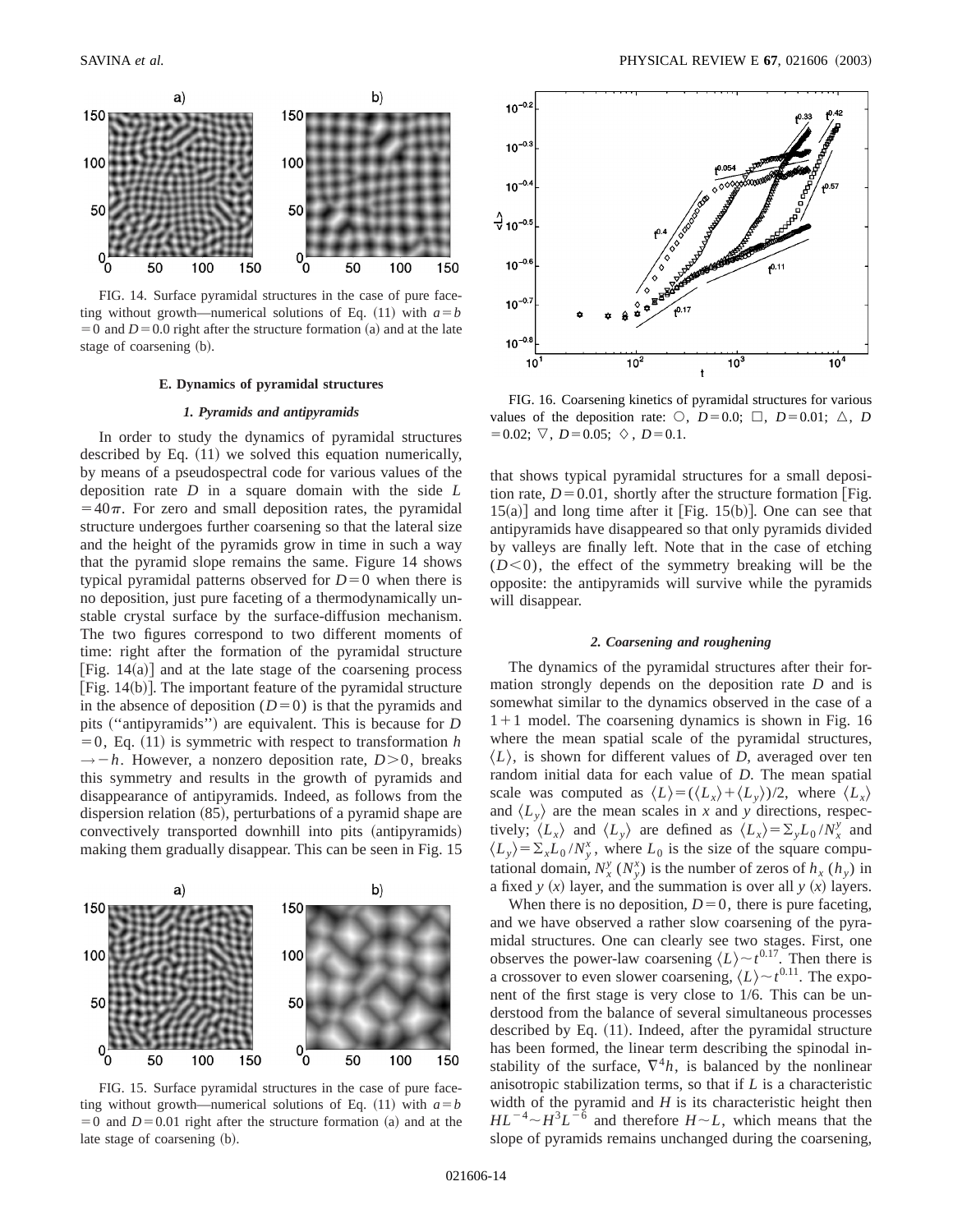and this is what is observed. Thus, the coarsening dynamics is driven by the balance of the two terms, the rate of change,  $h_t$ , and the regularization,  $\nabla^6 h$ , describing the additional energy of edges and corners. If a characteristic time scale is *T* then the balance between the two terms gives  $HT^{-1}$  $\sim$ *HL*<sup>-6</sup> from which one obtains  $L \sim T^{1/6}$ . These estimates are valid, however, when the width of the edges are not very small in comparison with the width of the pyramids  $[22]$ . Also, since the duration of this coarsening stage is only several times more than the characteristic time of the formation of the pyramidal structure this power law should be considered as an intermediate asymptotics which is not associated with long-time scale-invariant behavior. With further pyramid growth, when the width of edges becomes much smaller than the characteristic pyramid scale, the estimate  $\nabla^6 h$  $\sim$  *HL*<sup>-6</sup> is no longer valid and the coarsening rate is governed by a complicated dynamics of the web of edges and valleys  $[5,25]$ . At this stage, the crossover to the slower coarsening occurs. The slow coarsening stage starts long after the characteristic time of the pyramidal structure formation and the power-law kinetics can be associated with the scale-invariant behavior. Presumably, a detailed consideration of the dynamics of the web of edges similar to that considered in Refs.  $[5,25]$  could explain the crossover to a slower coarsening and the small coarsening exponent, but this is beyond the scope of the present paper.

In the presence of even small deposition, the coarsening dynamics drastically changes. Typical examples are shown in Fig. 16 for  $D=0.01$  and  $D=0.02$ . One can clearly see several stages. At the first two stages, the coarsening dynamics is the same as in the case without deposition: one can see a slow coarsening,  $\sim t^{0.17}$ , with the later crossover to the even slower coarsening,  $\sim t^{0.11}$ . At this stage, the convective term  $\frac{1}{2}D|\nabla h|^2$  is small and does not affect the pyramidal structure which at this stage looks like those shown in Figs.  $14(a)$  and  $15(a)$ , and exhibits the symmetry between pyramids and antipyramids. However, with further growth, the convective term becomes larger and breaks the symmetry between pyramids and antipyramids, which corresponds to a transitional stage showing an accelerated coarsening. Finally, when antipyramids disappear, so that the surface structure exhibits only pyramids divided by narrow valleys, the stage of fast coarsening takes over, at which we observe  $\langle L \rangle \sim t^{0.57}$ . Similar behavior, exhibiting a crossover from a slow to a fast coarsening in the presence of the KPZ-type nonlinear term breaking  $h \rightarrow -h$  symmetry was observed and discussed in Ref.  $[12]$ . According to Ref.  $[12]$ , in the presence of this nonlinear term, the faces of the pyramids with a nonzero slope grow faster than valleys whose average slope is zero (or very small). Since the characteristic width of valleys is *O*(1) and the spatial fraction of the surrounding valleys is larger for small pyramids than for large ones, the effective growth rate of small pyramids is smaller than that of large pyramids which leads to preferential coalescence of small pyramids and to the coarsening rate  $\sim t^{0.5}$  (see Ref. [12] for detailed explanation). It is interesting that in our system, the fast coarsening stage exhibits further crossover to a slower (but still relatively fast) regime at long times,  $\sim t^{0.42}$  for *D* 



FIG. 17. Surface structures described by solutions of Eq.  $(11)$ with  $a=b=0$  and (a)  $D=0.5$ , (b)  $D=10.0$ .

=0.01, and  $\sim t^{0.33}$  for *D* = 0.02. The origin of this regime as well as for how long it lasts is as yet unknown.

With the increase of the deposition rate, the initial slow stage of coarsening disappears and the fast coarsening starts right after the formation of the initial pyramidal structure in which the pyramid-antipyramid symmetry is already broken. In this case, one observes a relatively long stage of fast coarsening,  $\sim t^{0.4}$ , that, however, stops after some time and becomes extremely slow,  $\sim t^{0.054}$ . Examples are shown in Fig. 16 for  $D=0.05$  and  $D=0.1$ . Since the fast coarsening stage starts right after the formation of the pyramidal structure, its power-law kinetics should be considered as an intermediate asymptotics rather than a scale-invariant long-time behavior.

With further increase of the deposition rate *D*, the fast coarsening stage becomes shorter so that a pyramidal structure with a certain scale is established, which does not coarsen in time but undergoes a slow chaotic spatiotemporal dynamics. In this structure, which is shown in Fig.  $17(a)$ , a fourfold symmetry of the  $[001]$  surface is still present. However, for larger *D* the symmetry disappears and the surface exhibits chaotic spatiotemporal dynamics of splitting and merging isotropic mounds, shown in Fig.  $17(b)$ , which is typical of 2D Kuramoto-Sivashinsky equation [18]. Indeed, similar to what has been discussed in  $1+1$  case, in  $2+1$ case, by changing  $h \rightarrow h/D$  and taking  $D \rightarrow \infty$ , Eq. (11) is also transformed into an isotropic, Kuramoto-Sivashinskytype 2D equation with a higher-order linear operator,

$$
h_t - \frac{1}{2} |\nabla h|^2 - \nabla^4 h - \nabla^6 h = 0.
$$
 (94)

Equation  $(94)$  is rotationally invariant and the surface described by Eq.  $(94)$  looks rough. We have not studied the roughening characteristics in this limiting case and postpone it to future investigation. Note that the roughening properties of a 2D KS equation are still under discussion  $[18]$ .

## **ACKNOWLEDGMENTS**

This research was supported by the National Science Foundation, Grant No. 0102794, and by the U.S.–Israel Binational Science Foundation, Grant No. 9800086.